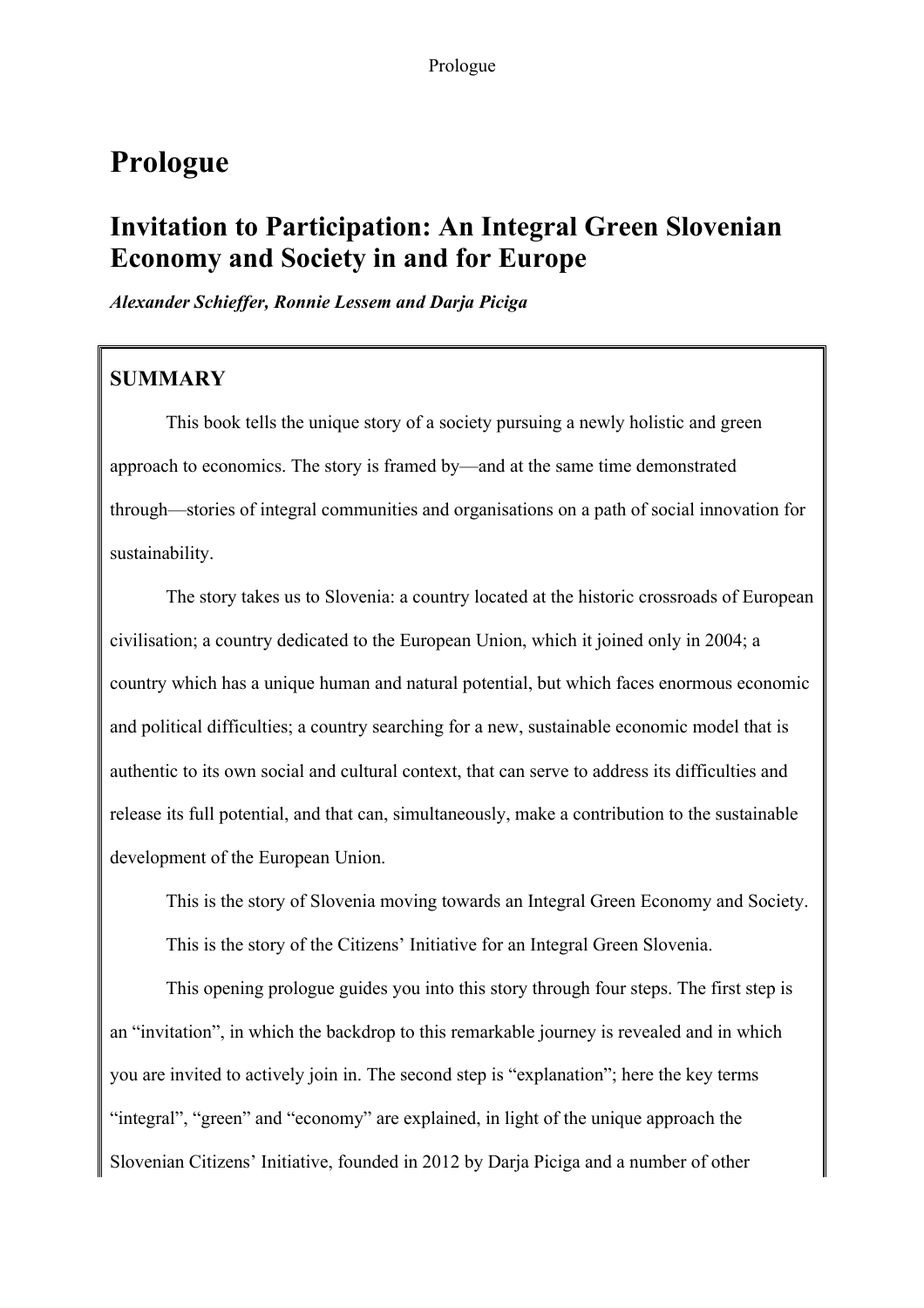Slovenian pioneers, has taken. In the third step, "elaboration", you are introduced to the actual *Integral Economic* and *Developmental* approach, developed by Ronnie Lessem and Alexander Schieffer of the Trans4m Center for Integral Development, which serves as the underlying conceptual framework and process. Finally, in the fourth step, "participation", the storyline of this book is shared—illustrating, through all chapters, what the interconnected members of the Citizens' Initiative for an Integral Green Slovenia and other socially responsible Slovenians have achieved over the past few years—in theory and in practice—to foster the integral green economic and societal agenda. Being exposed, in introductory form, to all the book's chapters, you receive an initial understanding of how a remarkable variety of institutions and individuals from all sectors—from private enterprises to educational institutions, from educators to researchers, from grassroots initiatives to social enterprises, from government officials to artists—are working together to make Integral Green Slovenia a reality.

The journey to Integral Green Slovenia, although rich in wisdom to be shared, is still a young one. This is the time to join it.

## **P.1. Invitation: Slovenia's Integral Green Economy Movement in Europe**

In the first few years after joining the European Union in 2004, Slovenia was one of its economic "shooting stars". Since then, times have changed dramatically. Financial crises, economic recessions and political turbulence have put enormous pressure on the Slovenian society and economy, and the latter has only recently started to recover.

There seemed to be little room for manoeuvre for this small Central European country. While Slovenia was (and still is) struggling through rough economic and political waters, a group of engaged individuals and institutions across all public, private, civic and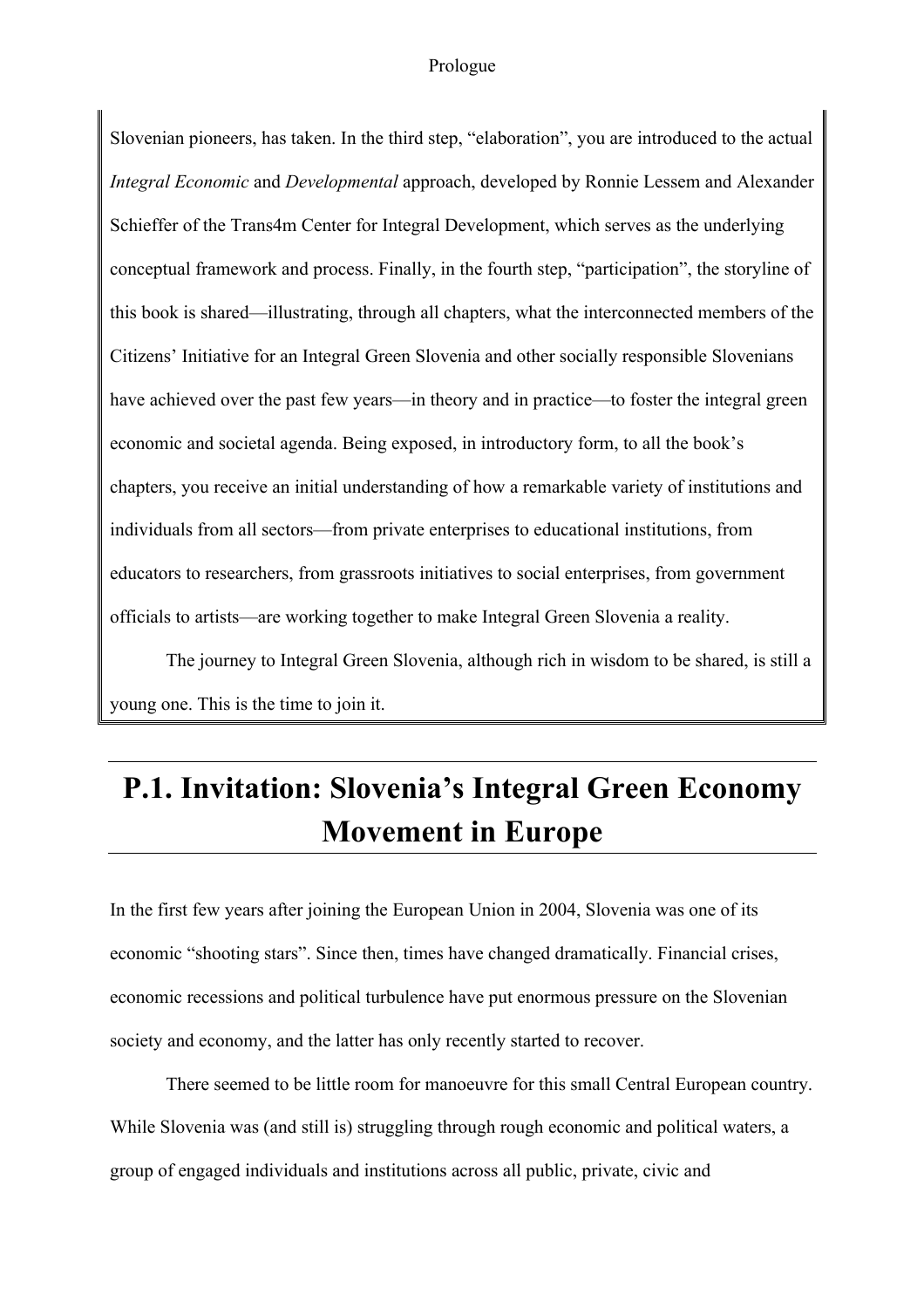environmental sectors in the country began, from 2011 onwards, set within the existing context of a strategic framework being drafted to address the challenges of climate change, to work together to co-evolve an economic and sustainable alternative for Slovenia: an Integral Green Economy and Society. They were further driven by their conviction that Slovenia and Slovenians already possess incredible, yet not fully conscious and poorly integrated, potentials for such a developmental path, including a number of communities, organisations and individuals from all spheres of Slovenian society working in this direction.

A Citizens' Initiative for an Integral Green Slovenia was then officially formed in April 2013 as a collaborative vehicle for its members to co-evolve and express this new economic and sustainable development alternative. From the beginning, the search was for an economic and social innovation model that could authentically serve, build on and integrate all core dimensions of Slovenian society: from its particular nature to its century old culture, from its existing social systems to its unique resultant economic advantages. Incorporating all aspects of life, and activating the rich diversity of Slovenia's society, the vision was to come up with an economic perspective that would strengthen the overall sustainable development of the country as a whole.

At the same time, the emergent Citizens' Initiative was seeking to make a contribution to Europe as a whole. Located at the very heart of geographic Europe, and situated at the crossroads of civilizations since ancient times, the participants believed in Slovenia's need and potential capacity to contribute to the larger social entity to which it belonged, the European Union. In other words: the creation of an alternative for Slovenia could potentially also serve as an inspiring social and economic role model for Europe.

Looking for a new way beyond the polarity of growth and austerity—a rather limiting "either-or dualism" that still dominates much of the official discourse—Integral Green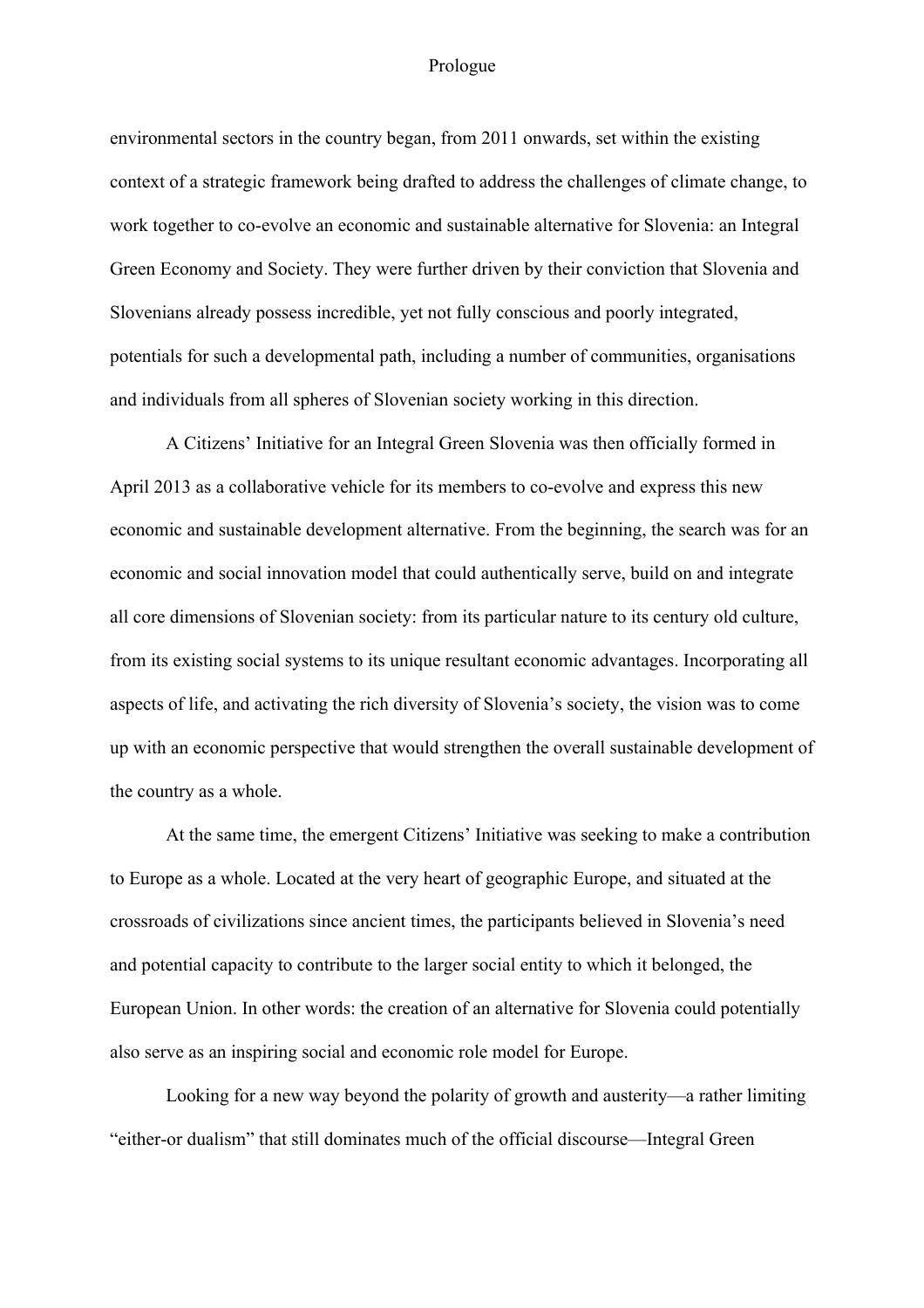Slovenia was determined to pursue a more integrated path to economic, societal and environmental development.

Informed by *Integral Economics* (Lessem and Schieffer, 2010) as well as thereafter by *Integral Development* (Schieffer and Lessem, 2014 a), a foundational framework was found, which served to help the initiative to articulate a uniquely holistic Slovenian perspective. Together with the authors and their Geneva-based institute Trans4m Center for Integral Development (www.trans-4-m.com), and also drawing on a number of internationally renowned role models, in theory and practice, a new Integral Green Slovenian economic perspective gradually evolved over the next four years. Two international conferences, held in Slovenia, together with several national events involving participants discussing, comparing and evolving new integral economic and social innovation theory and practice, further fuelled the process (e.g. Piciga and Kranjc, 2015).

Now, four years into the journey, the movement not only is gathering further momentum but is also ready to present itself to Slovenia, to Europe and to the world as an initial blueprint for a new integral economic and sustainable development model.

This blueprint, both in theory and in practice, is by no means complete. A design for the next steps to complement it is outlined in the concluding chapters and the Epilogue. The process of bringing about an Integral Economy and Society will take years, if not decades.

However, already at this early stage it seems crucial to widen the conversation, and to invite a larger audience to actively participate in the re-making of Slovenia's economy and in the creation of a societal role model involving a culturally authentic approach to sustainable economic and societal development.

In that sense, this book is an invitation to participate, within Slovenia, within Europe or in the wider world, as co-creators with Slovenia's Citizens' Initiative.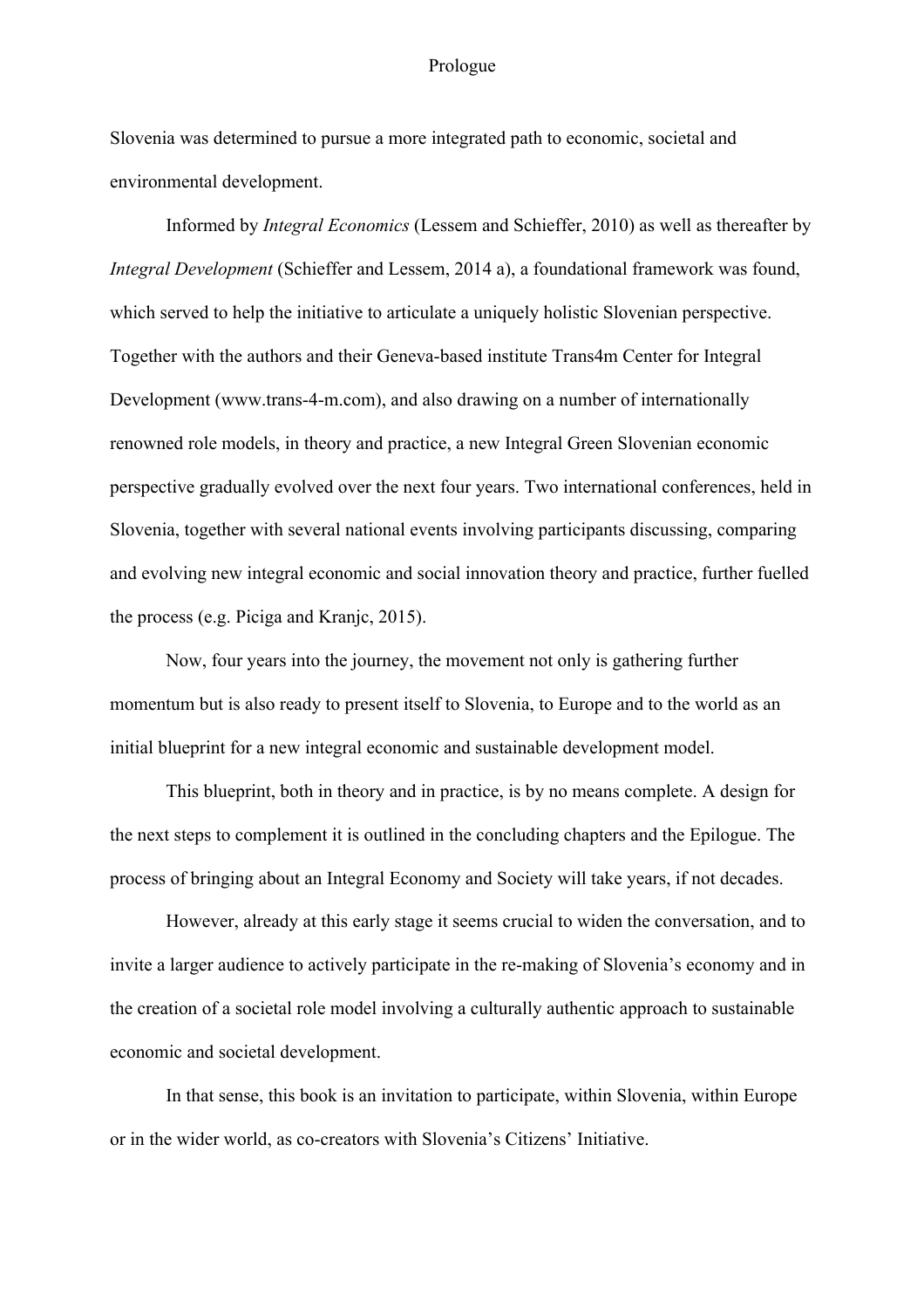At the same time, the book is also an invitation to critically assess and evolve, share and apply the accumulated knowledge about integrally enriched social and societal innovation (in all its meanings) for sustainable development on local and organisational, national and regional, European Union and global levels.

In what follows, then, we seek to express and explain this orientation, and thereby lay a foundation for what is to follow in the subsequent chapters. We begin by explaining what we mean by an Integral Green Economy. We shall then move on to elaborate, in a distilled form, the guiding theoretical framework of Integral Economics, before we conclude this Prologue by sharing the story of the journey so far, as it is mirrored in the chapters of this book. We invite you to read that storyline as a call for participation.

### **P.2. Explanation: Integral? Green? Economy?**

As a starting point, we define the three key terms of an Integral Green Economy. In turn, they are:

! *Integral:* By "integral" we mean the dynamic, integrated inclusion of all dimensions (including natural ones) of a human system, be it on an individual (species), organisational, communal or societal level. In the integral approach to development (Schieffer and Lessem, 2014 a) that informs the Slovenian movement, there are four core dimensions that all such systems share and that need to be considered equally if the entire integrated system is to flourish. Mapping these four dimensions in a circular way (see Figure P.1) we distinguish between the "southern" realm of nature and community; the "eastern" realm of culture and spirituality; the "northern" realm of science, systems and technology; and the "western" realm of finance and enterprise,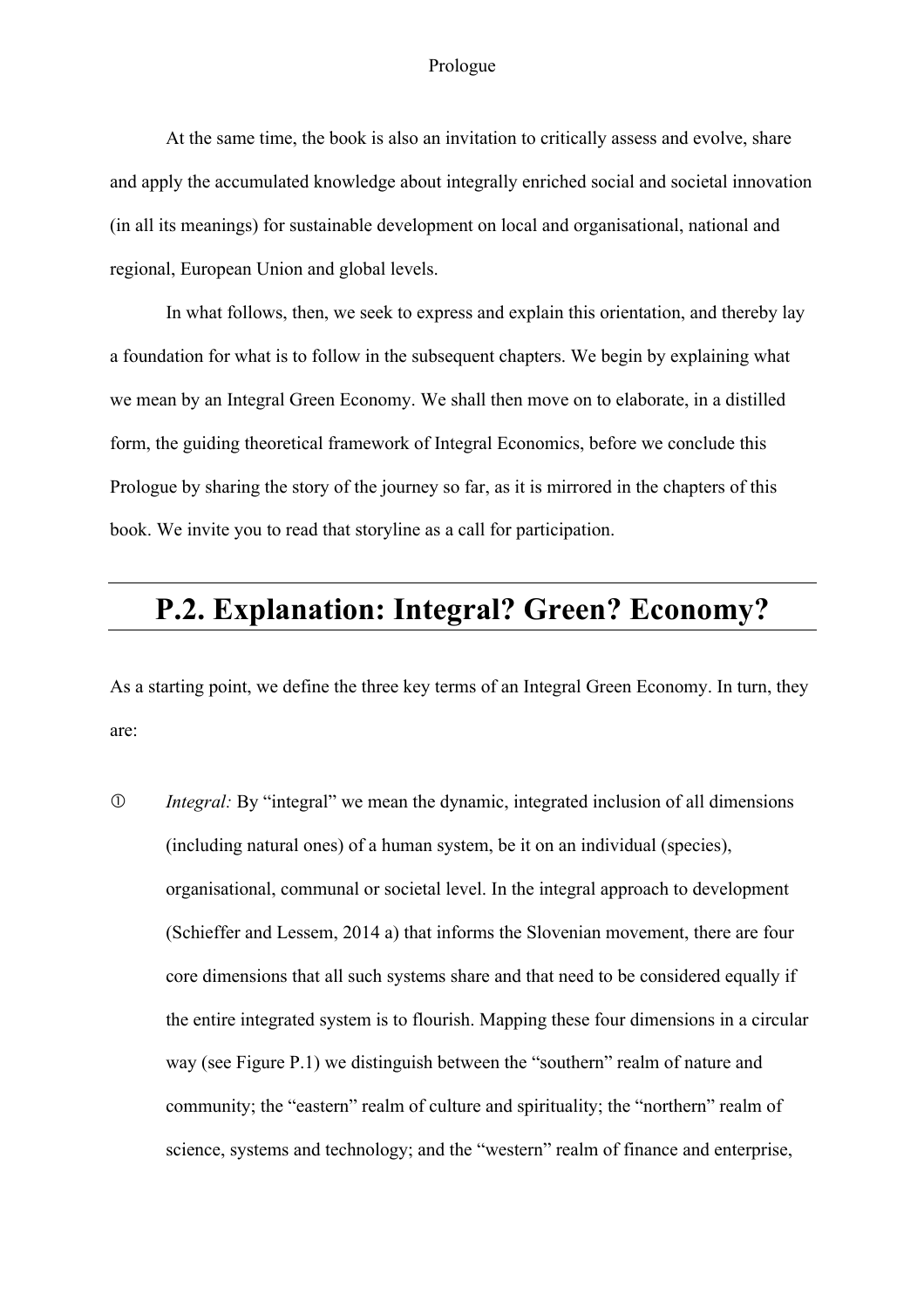all related to Slovenia as a particular society. All of these realms are held together by what we termed a "moral core", a unique expression of the innermost value base that a society considers as essential to its being, ideally to be embodied in its overall polity. We shall see in the next subchapter how the integral philosophy is applied to the Slovenian economy and society.

- " *Green:* Slovenia is a "green" country. Over 60 percent of its surface is covered by forests. Slovenia has one of the highest per capita numbers of inhabitants that are active as gardeners, vegetable growers and forest owners. In short, the average Slovenian has a profound relationship to nature. A caring attitude towards the environment is deeply engrained in the psyche of many Slovenians. For the Citizens' Initiative for an Integral Green Slovenia, an authentic economic approach for the country needs to "be green"; it has to be grounded in nature. Integral Green Slovenia recognises the primary importance of nature—be it as the specific natural environment we are living in, be it as the entire web of life. Humanity, being a part of, not separate from, nature, is dependent for its very survival on healthy natural ecosystems. Building on Slovenia's most famous marketing slogan "I FEEL SLOVENIA" (recognising that Slovenia is the only country in the world whose name includes the word "love"), "green" is also an expression of the country's profound love for nature and its primary principle of "organic interdependence".
- # *Economy:* The Citizens' Initiative regards the economy as just one of the integral parts of society—one that needs to be fully "re-embedded" into society. Thereby, the initiative seeks to counteract what we often witness economically around the world—a global economy that acts as an almost independent, and hence often unrelated, and even destructive force on a social and environmental level.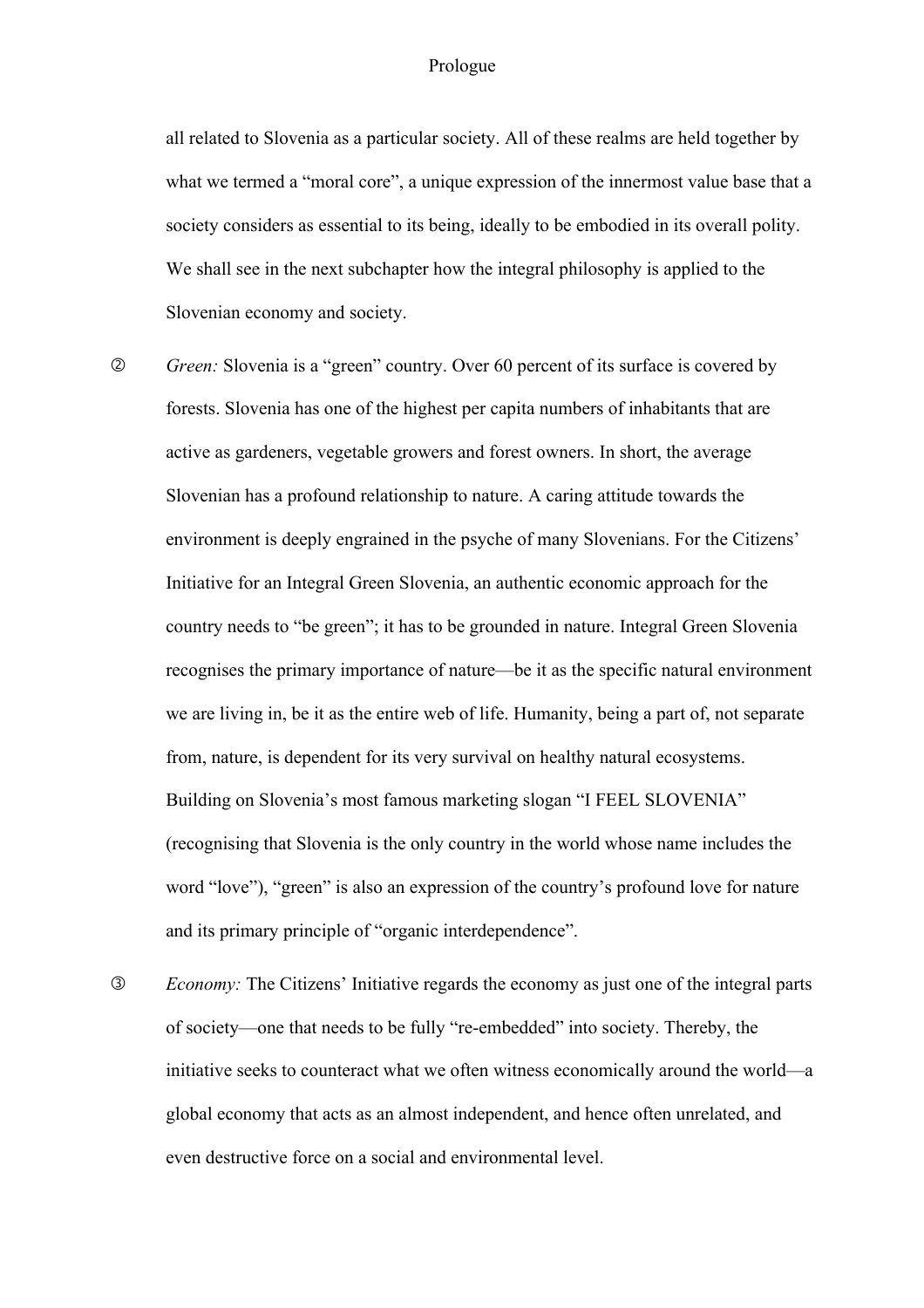With its orientation to "integral" and "green", Slovenia's Integral Green Economy initiative aligns itself also with other key movements of our time, namely the "green" movement, aiming for sustainable development of people and planet, and the "integral" movement, aspiring to bring about more integrated, interconnected natural and social systems that see themselves as contributing to the development of society and world.

What is unique, though, in this Slovenian case is the combination of both "integral" and "green", and the explicit "rootedness" in the cultural gifts, strengths and uniqueness of its Slovenian society, with its exposure to German, Roman, Slavic and Finno-Ugric cultural influences.

In European tradition, philosophy, social structures, educational systems, politics and policies, we can identify significant foundations that inform today's longing for more sustainable, collaborative and holistic approaches to life and to human systems, including the economy.

Furthermore, in recent decades, we have witnessed an increased global interest in and drive towards higher levels of consciousness and integration, resulting in an understanding that we are witnessing an emergent "Integral Age". "Integral" voices calling for wholesystems perspectives are on the rise—across disciplines and fields. Terms like "holistic", "integrated", "wholesome" and "integral" have almost become commonplace. While we regard this urge for integration as important, we see it as equally crucial to overcome an oversimplistic, generalising tenor that all too often dominates. Moreover, for us, such integrity is always specific to a particular place, like Slovenia in this case, rather than universally applied.

There are a number of integral approaches that have helped shift our global perspective towards a more integral viewpoint over the past 200 years. Thinkers like Vladimir Solovyov, Henri Bergson, Alfred North Whitehead, Sri Aurobindo, Teilhard de Chardin, Jean Gebser, Jürgen Habermas and, more recently, Ken Wilber and Don Beck, along with many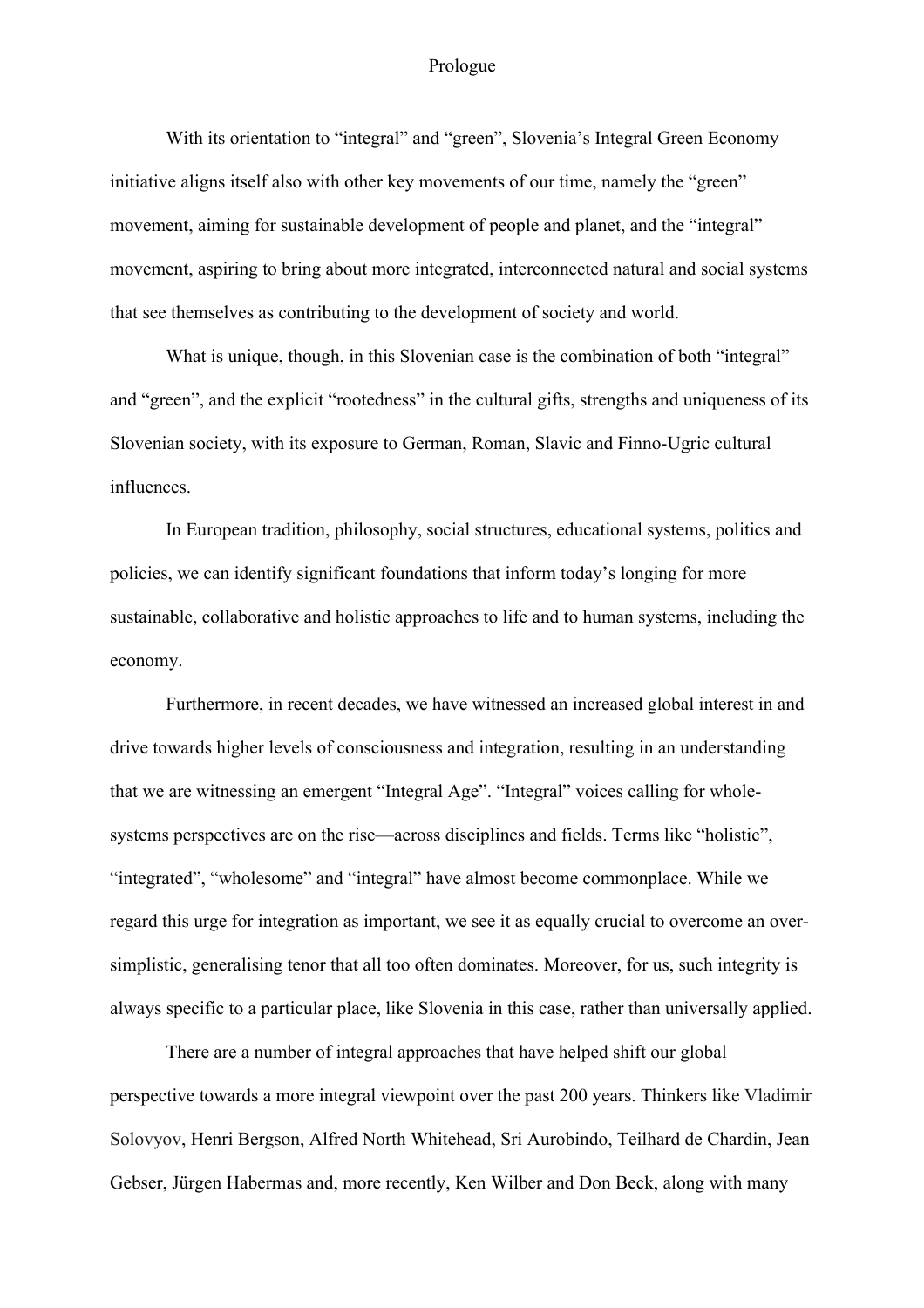others, have had a significant impact on shaping such a new viewpoint. They are not to be seen in isolation, but in their specific historical context and in the interconnected light of a slow process that gradually led to the rise of the Integral Age. None of them though, have been particular concerned with the economic aspects of society, as we are here, and all adopt a universalist integral approach, whereby what they propose supposedly applies to all societies.

What most of these integral thinkers have in common is an attempt to combine into an integral perspective diverse value orientations that emerged over time and space. The key feature across most approaches is the propagation of a new evolutionary level of human consciousness, enabling humanity to transcend fragmented, isolated perspectives into an integrative one, including all those levels that came before. It is also in this spirit that *Integral Economics* has been developed by Trans4m, as part of its Integral Worlds approach.

At the same time, the awareness that humankind urgently needs more integrated and holistic approaches for coping with increasingly complex global and local challenges, that conventional "silo" thinking and doing has to be overcome, is growing in the context of sustainable development discussions and policy planning. We are concluding the writing of this book just before the United Nations summit for the adoption of the post-2015 development agenda (September 2015 in New York) when world leaders are expected to adopt the new agenda, with a set of Sustainable Development Goals at its core (https://sustainabledevelopment.un.org/). The Sustainable Development Goals are probably the most ambitious goals in the history of humankind and will have to be strongly supported by equally ambitious and integrally framed, holistic, transsectoral policies for sustainable development.

In our approach to Integral Green Slovenia we are constructively building on these local, national, European and global foundations. From the very beginning, we do not take an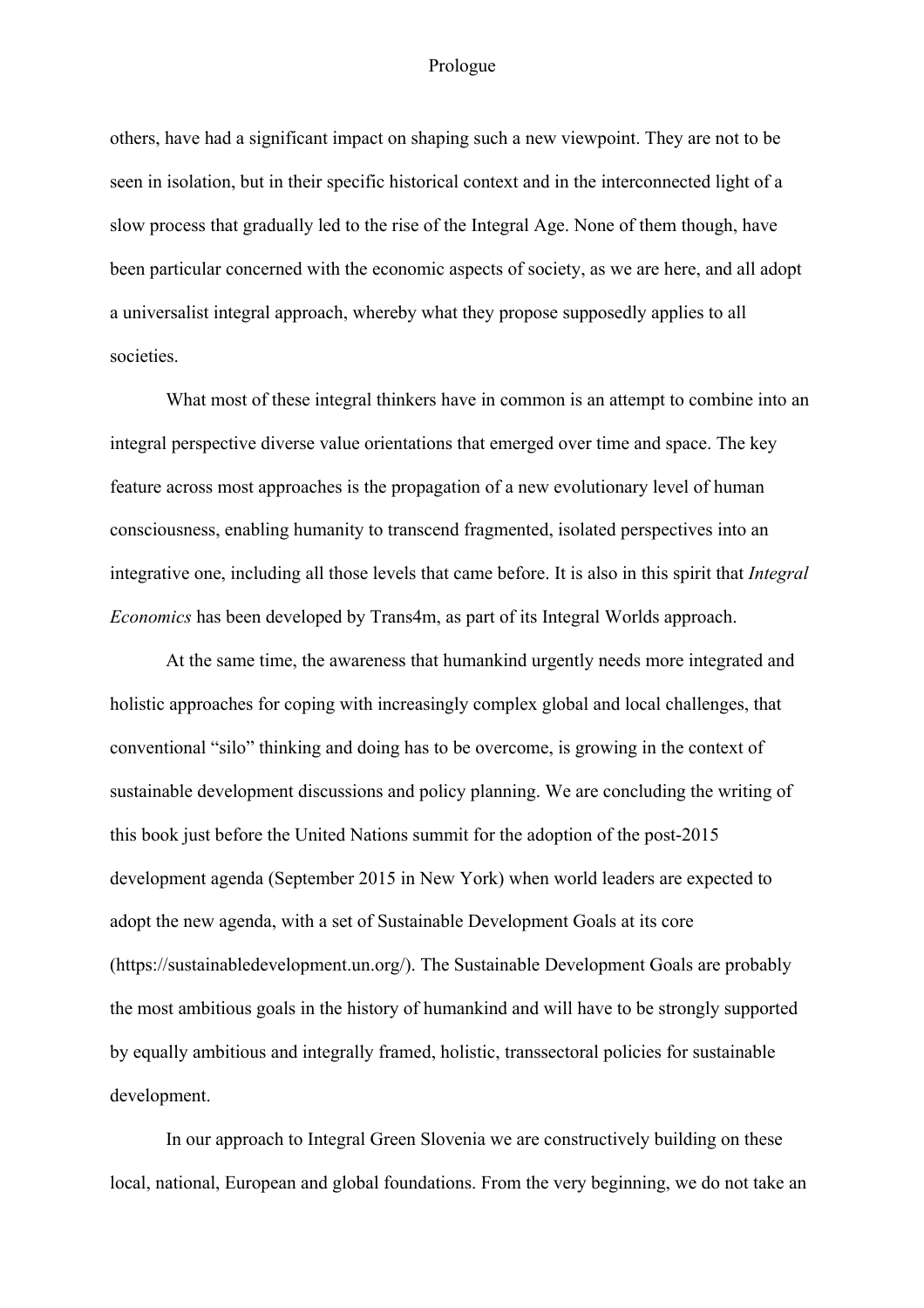insular perspective, merely focusing on Slovenia. On the contrary, part of the initiative's approach to "integral" is its reaching out to Europe as a whole, aspiring to contribute to the larger economic and societal entity in which it is embedded. Furthermore, it seeks to actualise the full "integral green" potential that is already inherent in existing policies of the European Union, thereby achieving what it calls a "smart integration". As we will show in this book, in particular in its penultimate part, research and education, alongside activism and catalysation, as altogether reflected in our own approach, play a key role in leveraging the integral green potential of Slovenia and Europe. Building on existing Slovenian educational pioneers in kindergarten, primary, secondary and tertiary education ( $\Rightarrow$  11, 12), we advocate a further evolution of cutting-edge research and Education for Sustainable Development (ESD) towards an integral approach to research, learning and development  $(\Rightarrow 13)$ . Such an integral, catalytic, educational and developmental approach could then serve to bring about an Integral Green Economy, on a much larger scale.

Based on these three key pillars of "integral", "green" and "economy" in Slovenia, we now turn to a brief outline of Integral Economics, as the guiding economic framework of this initiative.

In this Prologue we concentrate on the economic dimension of sustainability, in relation to the paradigm of sustainable development—enriched by the entire Trans4m integral framework.

### **P.3. Elaboration: Integral Economics**

# **Important Backdrop: The Search for a Sustainable Approach to Economics**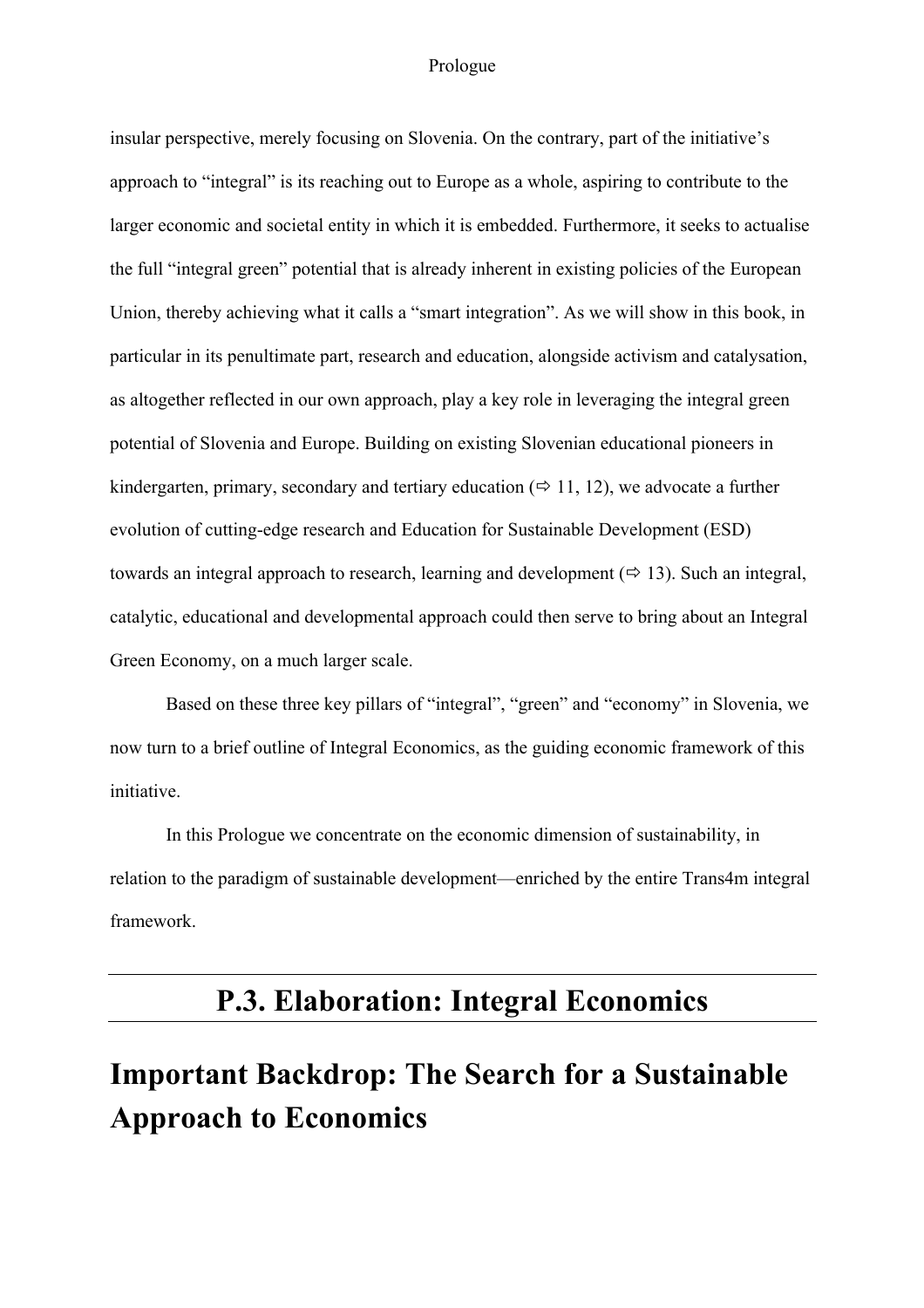The development of a new, more sustainable approach to economics, in theory and in practice, is currently one of the most crucial tasks of humanity. With *Integral Economics* (Lessem and Schieffer, 2010)—which builds on Trans4m's Integral Worlds model—we have made an attempt to contribute to this challenge.

Our search for an economic system that works for all had, however, been a difficult one. For long, our painful observation had been that, after the demise of communism, humanity seemed to be caught up in one economic world (capitalism)—and with it in one particular western, or rather Anglo-Saxon, frame of mind. Muhammad Yunus, the notable founder of the Grameen Bank in Bangladesh, once commented that mainstream free market theory suffers from a conceptualisation failure, a failure to capture the essence of what it is to be human. And indeed this was what some of Britain's leading economists—among them Geoffrey Hodgson, Paul Ormerod and Bridget Rosewell—admitted in an open letter to the Queen of England in August 2009, after the Queen had publicly posed the question why economists had not foreseen the financial and economic crisis the world was facing. The following excerpt from their letter is most illuminating.

*We believe that the narrow training of economists—which concentrates on mathematical techniques and the building of empirically uncontrolled formal models—has been a major reason for this failure in our profession. This defect is enhanced by the pursuit of mathematical technique for its own sake in many leading academic journals and departments of economics. There is a species of judgment, attainable through immersion in a literature or a history that cannot be adequately expressed in formal mathematical models. It's an essential part of a serious education in economics, but has been stripped out of most leading graduate programs in economics in the world, including in the leading economics departments in the United Kingdom. Models and techniques are important. But given the complexity of the global economy, what is needed is a broader range of models and techniques governed by a far greater respect for substance, and much more attention to historical, institutional, psychological*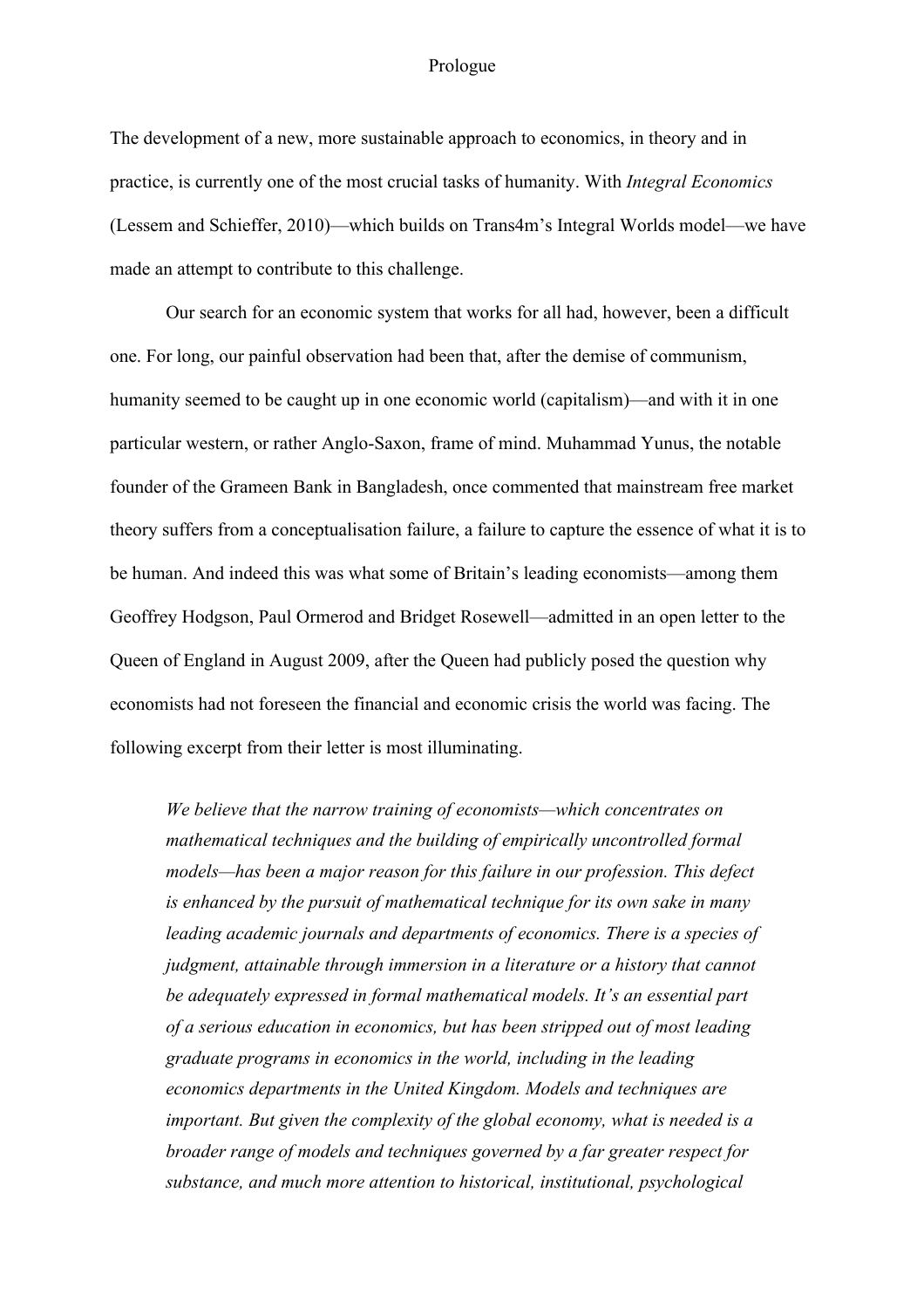*and other highly relevant factors . . . As trained economists and United Kingdom citizens we have warned of these problems that beset our profession. Unfortunately, at present, we find ourselves in a minority*.

(Hodgson et al., 2009)

We fully agreed with this statement and asked ourselves whether the human mind is indeed not more creative than to need to limit its definition of economics to an either-or between capitalism and communism. Is the world—in the past and the present, and across one culture or another—not more inventive than that? So we decided to do a thorough analysis and to use our integral approach to analyse the diverse economic and social perspectives of many worlds—in theory and in practice. This was the starting point for our work on *Integral Economics*, a book that we subtitled *Releasing the Economic Genius of Your Society*. For, indeed, the wealth of economic diversity that we encountered made us hopeful that we collectively have the ability to reinvent economics—again, however, not in a homogenising way, but rather by co-creating unity-in-variety.

### **Brief Overview of Integral Economics**

In the process of conceiving of Integral Economics we uncovered a surprisingly wide-ranging array of newly emerging theories and practices—other than the capitalist and socialist mainstream—in all the four corners of the world as well as in its centre, altogether reflecting humanity's creative search for alternative economic models. By surfacing the rich economic diversity and potential that represents humanity as a whole, we sought not only to counterbalance the monocultural "western" economic perspective but also to illustrate the variegated impulses for economic renewal that are already active within the West itself. In Figure P.1 we introduce a first overview of an Integral Economy.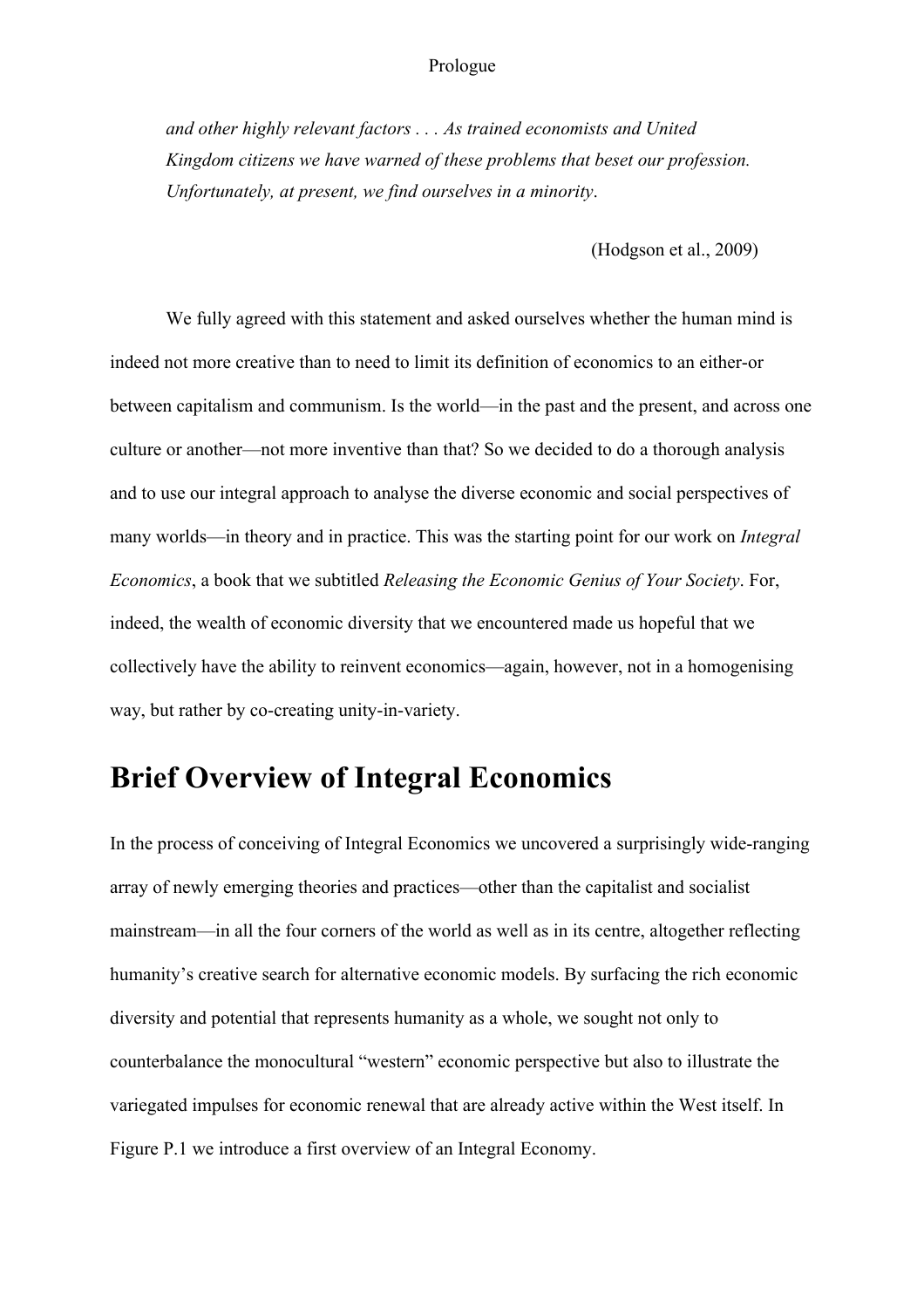

*Figure P.1: The Integral Green Economy: An overview*

The Integral Economics model has its starting point in its centre, in the moral core of a society. In our own research we uncovered how vital it is that the outer economic system of a society is in resonance with its inner moral core, or indeed moral cores. We argue that a society needs to begin its process of integral economic development by securing "southern" nature-based economic self-sufficiency, before it focuses on the other, "eastern", "northern" and "western", economic functions. Thereafter it needs to respectively include the building up of a culture-based developmental economy (ensuring that the economy is aligned with the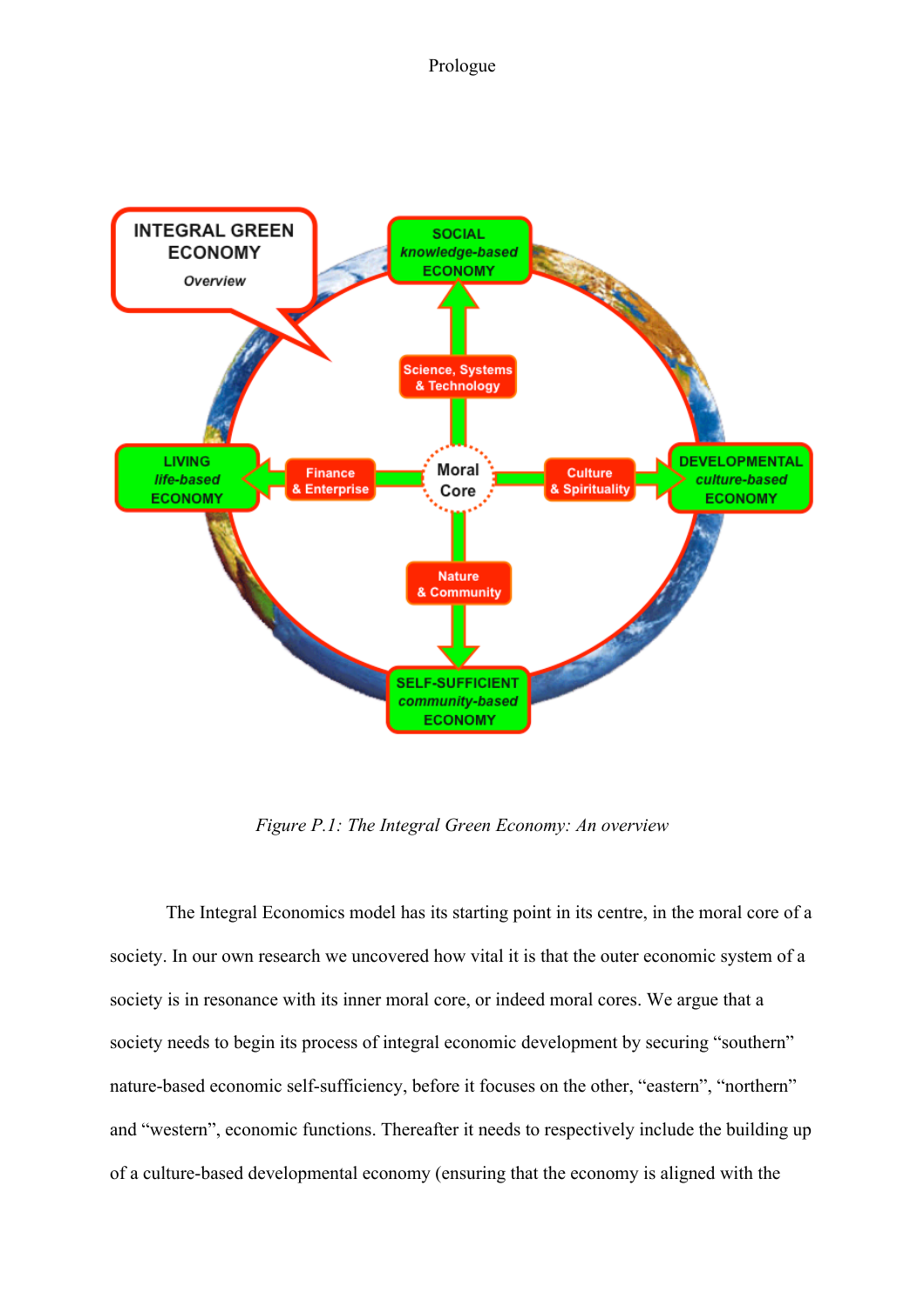cultural evolution the society), a knowledge-based social economy (aligning its socioeconomic structures with technology-driven knowledge systems) and a life-based living economy (reconnecting finance and economic performance measurement to natural and human well-being).

### **Building an Integral Economy**

The integral approach enabled us to provide sufficient space for the rich diversity of innovative economic theory and practice so as to help us to gradually rebuild our particular economies and societies, like that of Slovenia, as well as a global economic system, as a unity-in-variety. This space is not a closed one, as the body of the theory and practice is continuously evolving. We certainly were also not able to put every approach and their multiple variations on the integral map. Also, we are certainly aware that any model has inbuilt structuring principles around which its components are ordered. We thus emphasise that the map is not the territory. But for the first time, to our mind, a map had been developed that surfaced a huge quantity of the economic variety that the world as a whole had to offer. This new economic map allows economic students, practitioners and social innovators to engage with a rich picture of the economic landscape—a landscape that is designed to stimulate comparison, critique, evolution and innovation as well as to encourage a purposeful, participatory rebuilding of our economies and societies. In Figure P.2 we provide a detailed overview of the integral economic map.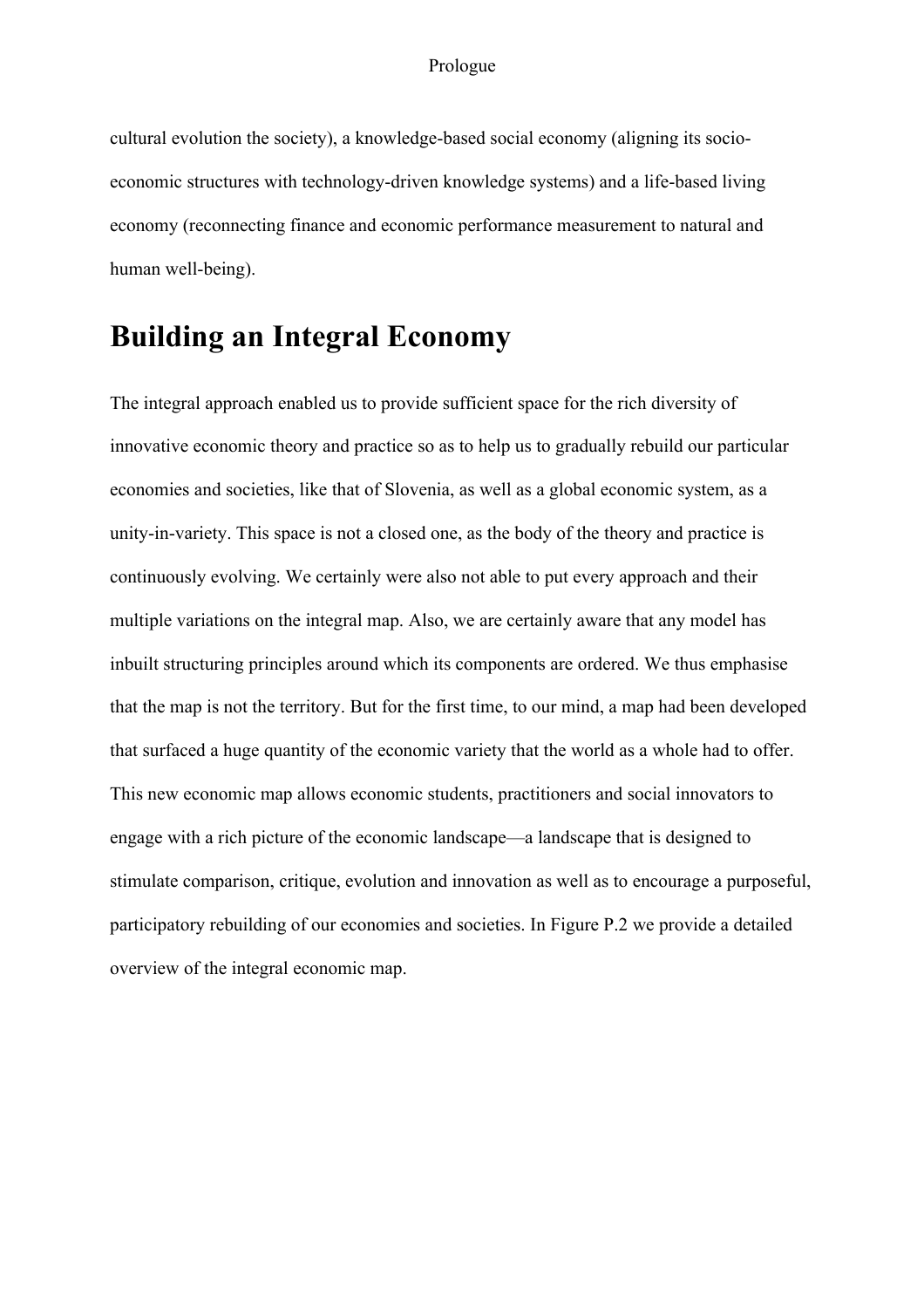

*Figure P.2: Integral Economics: A detailed overview*

In Integral Economics we illustrate that if we work purposefully through each of the four economic realms and gradually through all of them in a south–east–north–west fashion (starting with nature and ending with enterprise)—informed by the wealth of the moral economic core—we arrive in each realm at practical applications that help us to translate new economic thinking into transformative practice. Here is an illustration of what we mean:

South: Working through the "southern" realm of a community-based self-sufficient economy we evolve "from profits to profiting society", and we actively revisit the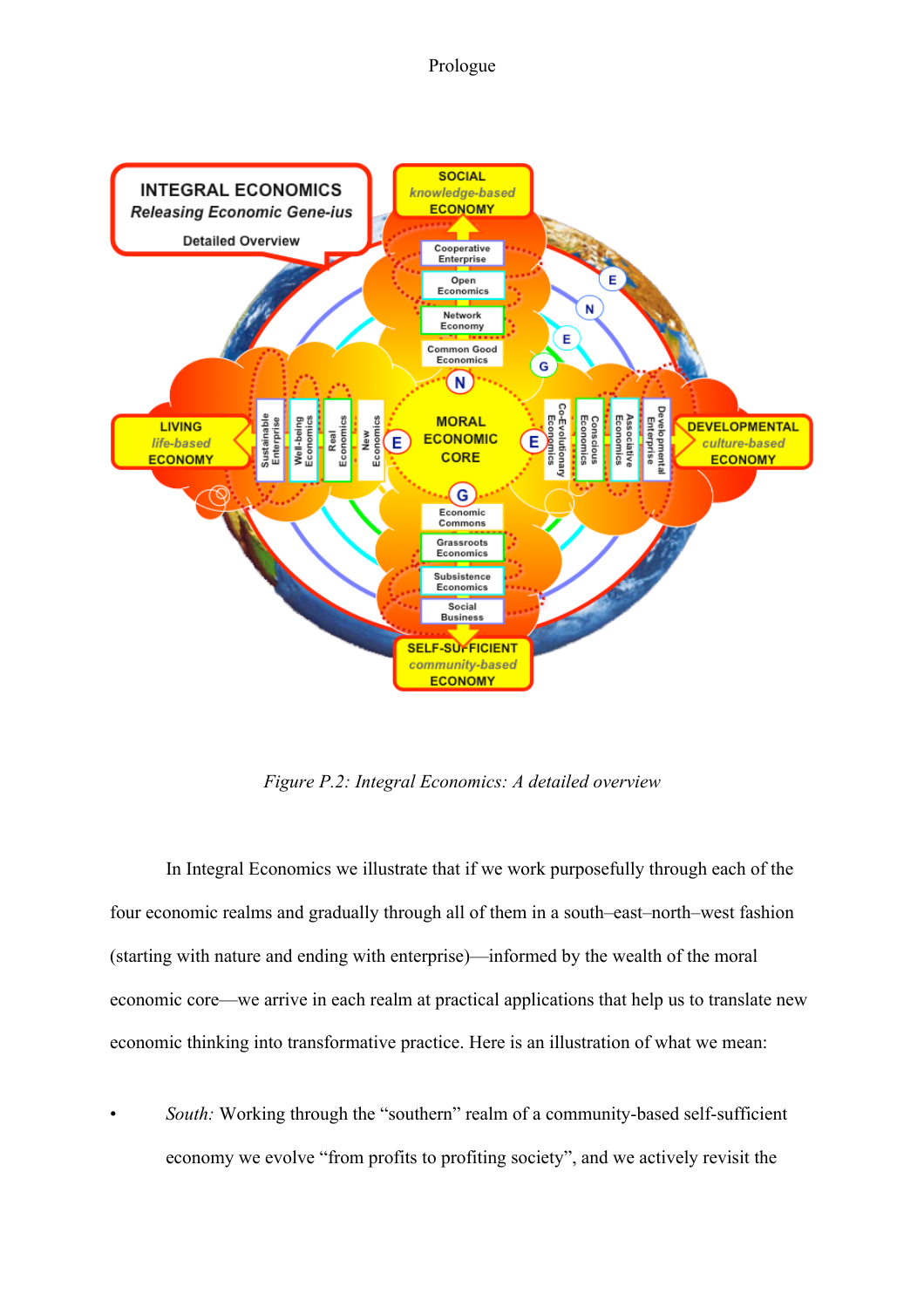extent to which our own community or enterprise is participating in building a selfsufficient economy and thereby contributing locally to alleviate poverty. The role model we surfaced in the "southern" realm is the "social business" and selfsufficiency movement, embodied by Grameen in Bangladesh.

- *East:* Working through the "eastern" realm of a culture-based developmental economy we evolve "from survival to co-evolution", and we actively revisit the extent to which our community or enterprise is co-evolving with its multiple stakeholders, thereby becoming an agent for a developmental economy. The role model we surfaced in the "eastern" realm is the developmental enterprise, embodied by Canon in Japan, pursuing its Japanese path of "kyosei", or co-evolution, as well as Sarvodaya ("The Awakening of All") in Sri Lanka, one of the world's largest development initiatives.
- *North:* Working through the "northern" realm of a knowledge-based social economy, we evolve "from hierarchy to democracy", and we actively revisit the extent to which our community or enterprise responds to continuous technological change and social challenges in a cooperative and democratic manner. The role model we surfaced in the "northern" realm is the cooperative enterprise, pre-eminently embodied in the Mondragon Cooperatives in Spain, the world's largest workers' cooperative and a leader in the social-economic cooperative movement.
- *West:* Working through the "western" realm of a life-based living economy we evolve "from growth to sustainability", and we actively revisit the extent to which our community or enterprise is modelled on nature, and thereby sustainable and restorative, building up human, natural and financial capital in parallel. The role model we surfaced in the "western" realm is the "sustainable enterprise", embodied in Interface in the USA, a corporate leader within the sustainability movement. In our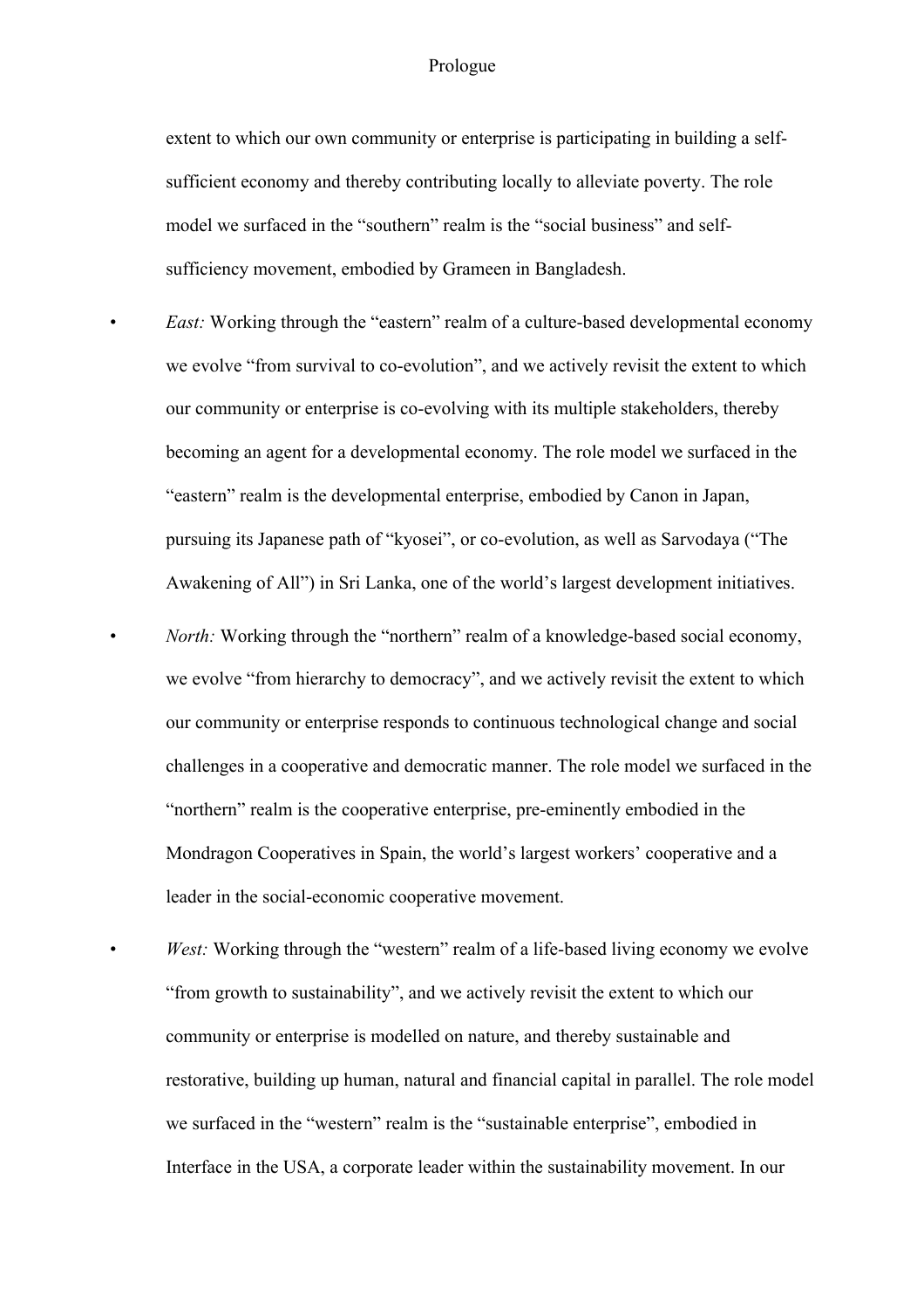case the "west" builds on the rest—south, east and north—rather than standing in splendid isolation.

## **Activating an Integral Economy: The Release of the Economic Gene-ius of a Society**

The Integral Economics framework incorporates an inbuilt transformational rhythm, which not only makes the entire approach dynamic but also serves as a rhythm to enable you to actively engage in building an integral economy. We call this rhythm the GENE (an acronym for Grounding, Emerging, Navigating, Effecting), representing a fourfold spiralling force, activating the entire model. The fourfold GENE rhythm functions within the four levels of each realm (e.g. the four levels of the southern realm of economic self-sufficiency), as well as in between the four realms (Figure P.2).

While we see the GENE as an iterative, ever-unfolding rhythmical force, we nevertheless start the transformational process in the south, thereby beginning with a conscious grounding in a given context and issue, before we then engage in its transformation. The transformative GENE process for an Integral Economy begins with Grounding (G) in a particular nature and community, to surface key economic developmental needs and potentials. We then progress towards Emergence (E), tapping into the cultural creativity of a particular economy and society, inviting and generating insights to respond to economic challenges and aspirations, by also tapping into the cultural potential for the economic renewal of a society. In activating its own cultural capacities, a society does, on the one hand, affirm its own cultural uniqueness but also, on the other, invites other cultural perspectives from outside, to broaden its own co-evolution. The insights gained from the cultural space are then further expressed and developed in a process of Navigating (N) new economic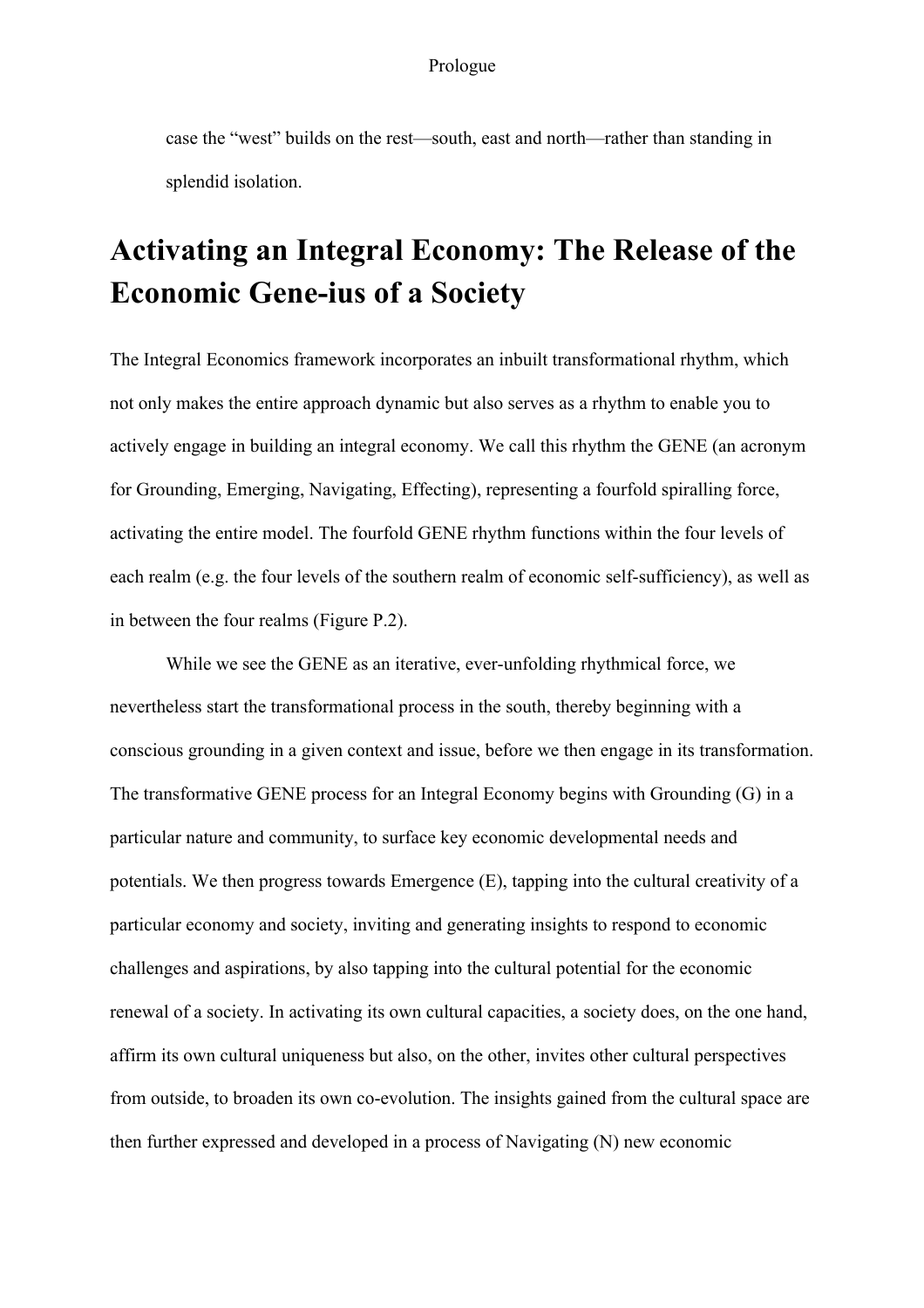knowledge and concepts, in the "northern" realm of science, systems and technology, that is particular to that society, Slovenia in our case here. It is here that a society shapes, in explicit terms, its own socio-economic perspective, in touch with its natural and communal grounds, and resourced by its cultural capacities. Such new economic theory is then ultimately Effected (E) and practically realised via a new form of enterprise and/or economic policy. The entire GENE process is connected to an inspirational and integrating (I) moral core, helping a particular society (U) to make, together with others, a collective (US) contribution to new economic thought and practice.

Having completed the GENE cycle, the process does not stop. Rather, it continuously moves on. Any transformative effect has to be continuously revisited, exploring whether the economy remains resonant with the societal grounds it seeks to serve. Any solution is considered a temporary one. In that sense, economic and societal development is an ongoing process, and integral education, research and development have a vital part to play in its furtherance.

## **Building on Practice: The Future Has Already Begun**

Each of the four integral economic realms—as well as GENE as the transformative rhythm is informed by relevant social and economic practices around the world. In *Integral Economics* we present case studies of organisations that integrally embody each particular realm. In our research into relevant practice, we found another astonishing fact. All of the organisations that embodied such integral economic practice engaged simultaneously in developing new theory. We called them "mesa-organisations" as we saw them, like Mondragon in Spain or Grameen in Bangladesh, occupying a space somewhere in between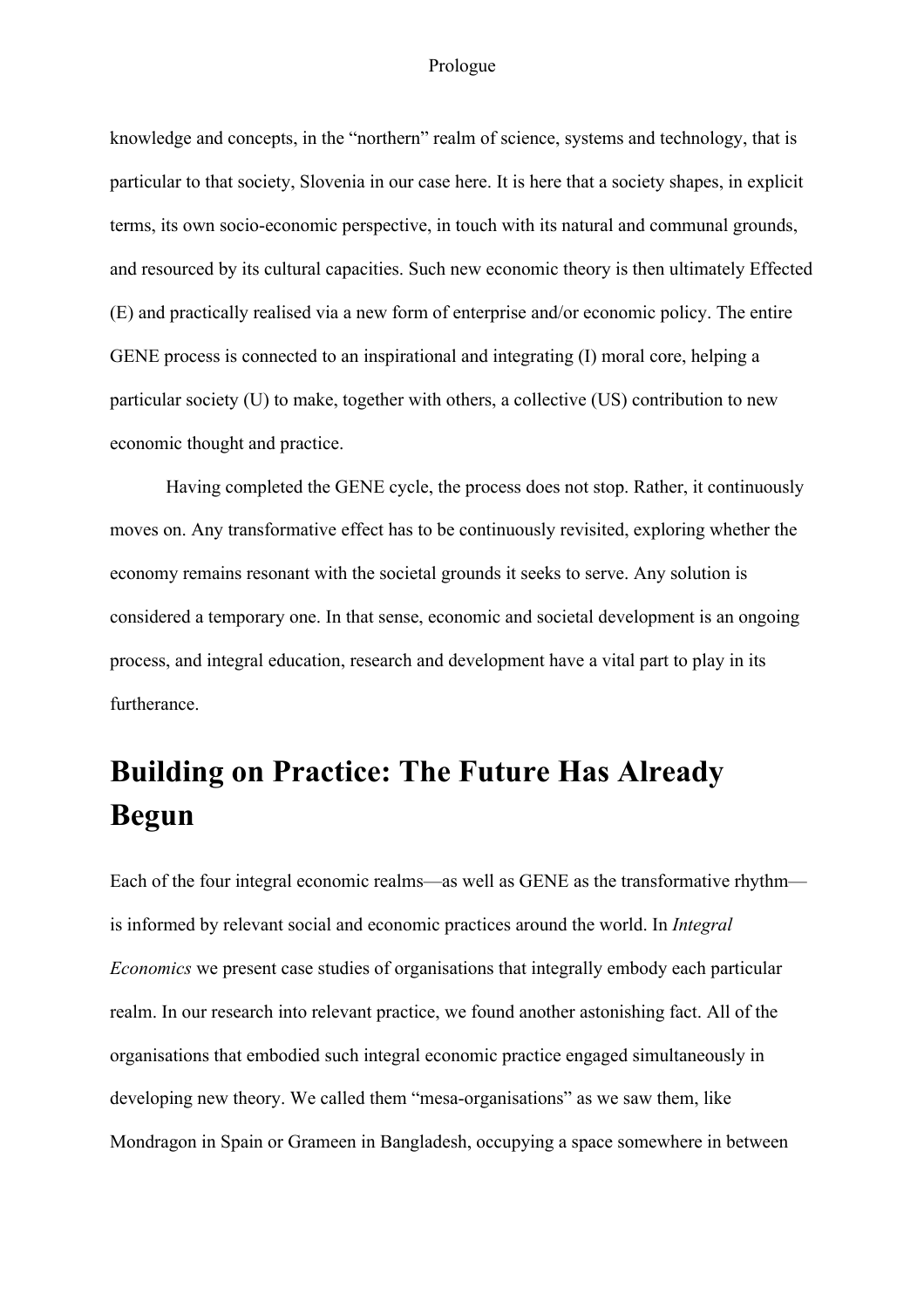the micro and the macro economy. They provide powerful orientation for the design of whole new macro-economic systems. It is for that reason that we believe that the future is already in the making, and it is crucial that we simultaneously consult innovative theory and practice in that particular country. All of the cases can be seen as developmental agents for that society.

In Slovenia, as we shall see, we witnessed the same. A large number of institutions, across all sectors, are already actively engaging with alternative economic practices. A key role for the Citizens' Initiative for an Integral Green Slovenia was to help its member organisations to make the underlying alternative economic practices explicit and to further coevolve them. In that way, a continuous learning process was initiated in between all of those organisations—a process in which Darja Piciga, a co-editor for this book, turned out to be the main driving force.

Such an Integral Economy purposefully integrates the three levels of self, organisation and community as well as society: on the level of the self, it invites individual transformation agents to concretely engage in the rebuilding of local economies; on the level of the organisation, it acknowledges the existence of so-called mesa-organisations (the cases mentioned above), which serve as living intimations of future economic models; and on the level of community and society, it seeks to initiate and articulate new economic frameworks.

### **Outlook on the Integral Economy**

Ultimately, we are required to renew our prevailing macro-economic system. Integral Economics can be regarded as a blueprint for such an endeavour. What makes it "practical" is that the work of rebuilding the economy starts in our own particular individual, organisational and societal contexts. From there we begin our engagement, from there we seek to transform locally and to contribute globally. With the practical cases we introduce in the *Integral*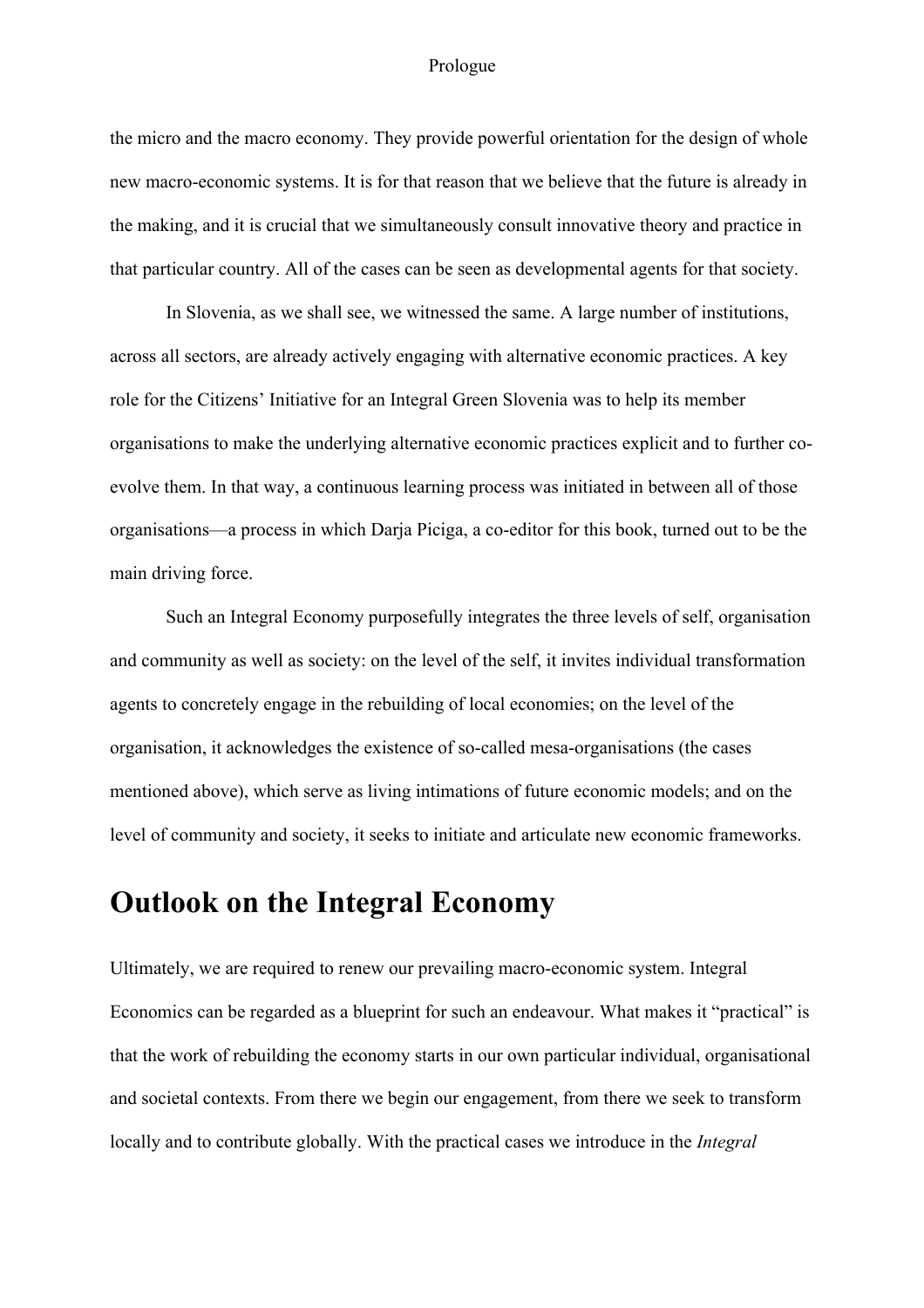*Economics* book we illustrate that we need not start from scratch. In fact, almost all societies hold locally relevant impulses for economic renewal on which they can build. Integral Economics is designed in such a way that it interconnects innovative theory and practice in a manner that enables us to locally revisit our own theoretical and practical economic foundations, and to engage in a process of gradually releasing the economic genius of our own community and society. Thereby it brings the task of rebuilding our global economy to each of our doorsteps. The Integral Green Slovenia initiative powerfully illustrates how it responded to this task, duly combining Integral Economics and education, as two sides of the same interdependent coin.

# **P.4. Participation: The Integral Green Economic Journey in Slovenia**

# **Collaborative Vehicle: The Citizens' Initiative for an Integral Green Economy and Society**

The Slovenian Integral Green Citizens' Initiative is constituted of a courageous group of individual experts, social and economic enterprises, innovative rural communities and regional development initiatives, inspiring educational institutions (from preschool to tertiary education), a good number of impactful non-governmental organisations and other agents of social innovation, jointly committed to developing a new "integral" perspective for Slovenia.

The driving force behind the initiative is a small group of dedicated individuals and organisations from all sectors of society, catalysed by Slovenian specialists in sustainable development and by those purposefully building up a knowledge-based society, such as lead editor Piciga herself, currently working in Slovenia's Ministry for the Environment and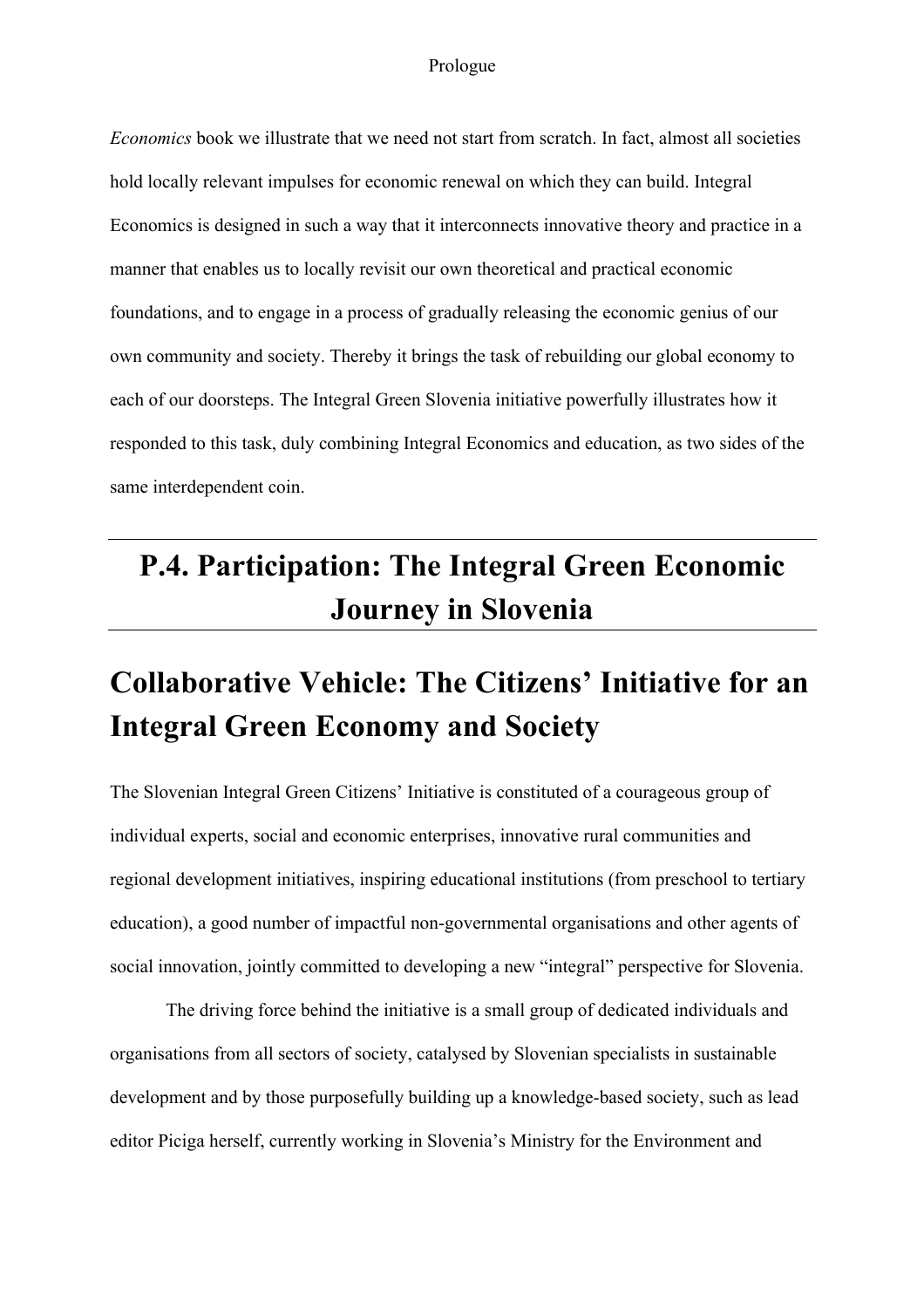Spatial Planning. Indeed, it was Piciga who started the initiative—together with Schieffer and Lessem as external researchers, educators and catalysts—driven by her passionate quest for alternative models of development that can serve the collective well-being of Slovenians, and building on the riches of the country's unique nature, culture, knowledge base and economic potential.

We are now ready to share the Slovenian journey to date towards an Integral Green Economy and Society, with a view to its further co-evolution. Given the limitations of a single book, we were not able to share the full unfolding journey, nor could we include all members to the extent that we would have liked. We apologise for that. We were aiming, though, to provide a first overview of the initiative's early achievements and to convey a sense of the significance of this project for Slovenia, Europe and beyond. Here is the journey.

## **Collaborative Impact: Jointly Weaving an Integral Green Economy in Slovenia**

In the following we guide you through the key parts of *Integral Green Slovenia*. As you read through the book, you are *not* confronted with an eclectic set of chapters but invited into an interdependent storyline of (individual and organisational) integral Slovenian theorists and practitioners, the great majority of them forming a key part of the Citizens' Initiative. They build and draw on each other with the intention of enhancing their shared development potential.

The book follows the key elements of the Integral Economic model and is composed of seven parts and 14 chapters. The seven parts are:

- Part I: Towards a Slovenian Integral Green Society and Economy
- Part II: A Nature- and Community-Based Economics of Self-Sufficiency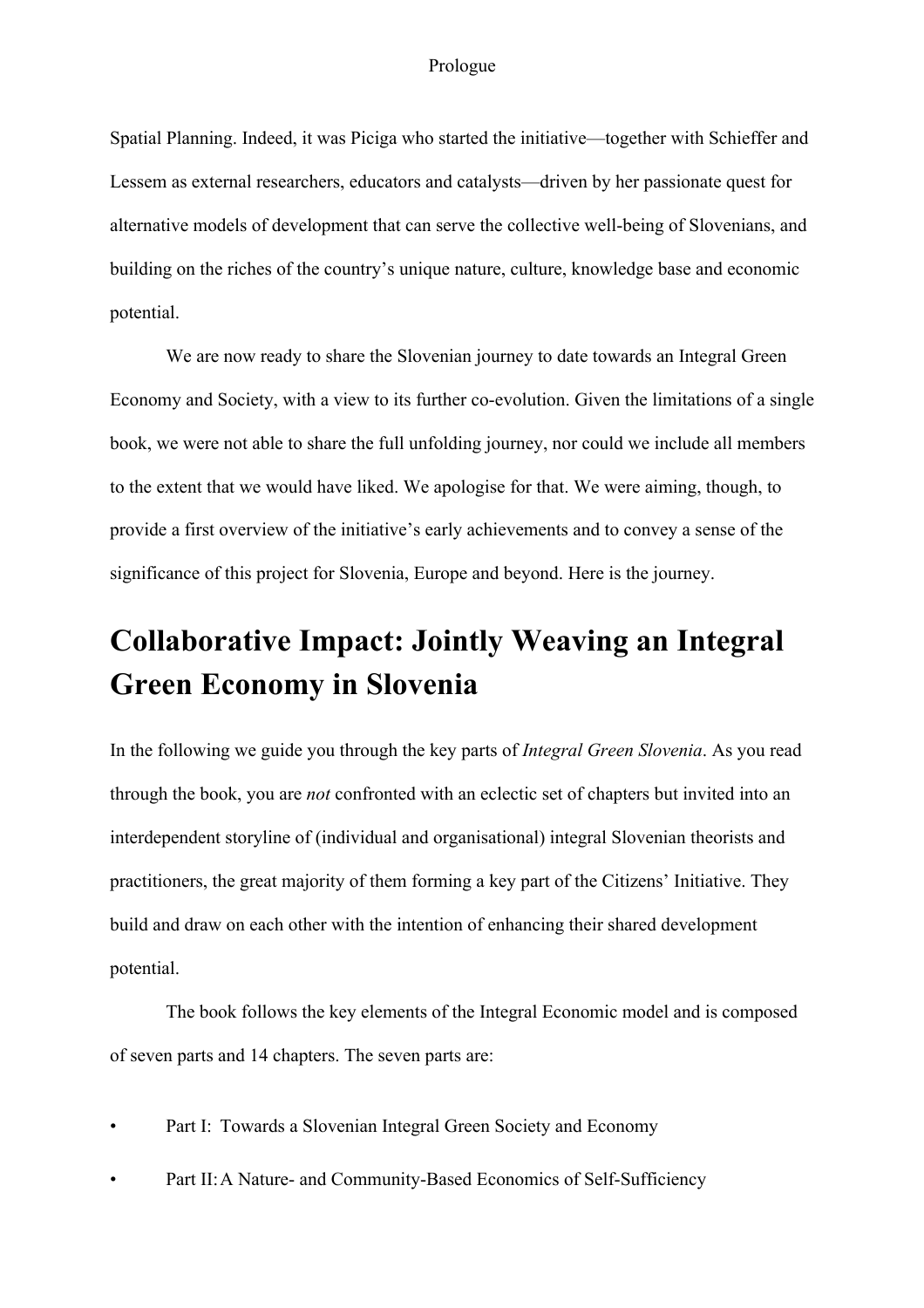| $\bullet$ | Part III: | A Culture-Based Developmental Economy                           |
|-----------|-----------|-----------------------------------------------------------------|
| $\bullet$ | Part IV:  | A Knowledge-Based Social Economy                                |
| $\bullet$ |           | Part V: A Finance- and Enterprise-Based Living Economy          |
| $\bullet$ | Part VI:  | Education and Innovation for an Integral Green Slovenia         |
| ٠         | Part VII: | Slovenia in Europe: Smart Integration with a Sustainable Vision |
|           |           |                                                                 |

# **Part I: Towards a Slovenian Integral Green Society and Economy**

## **Chapter 1: Integral Green Slovenia: A Multitude of Stories, a Multidimensional and Multi-Layered Process**

In the opening chapter of this book, following this Prologue, our co-editor Darja Piciga, together with social scientist and adult educator Nevenka Bogataj, introduces the Slovenian historical journey towards an Integral Green Economy and Society. Slovenia's nature is highlighted as the key for a sustainable national economic development path. Similarly, conceptual artist Marko Pogačnik starts featuring the identity of Slovenia with nature and culture, and continues with other aspects of a country's identity—altogether representing an important foundation from which the moral and ethical core of a project like Integral Green Slovenia can receive a strong momentum. Later in the chapter Piciga reveals the beginnings of the Integral Green Slovenia movement, strongly connected with the national fight against climate change. It is not surprising, then, that Andrej Kranjc, the Slovenian representative in the global climate change negotiations, is also one of the most faithful supporters and advisors of this movement. The presentation of his perspective is followed by the description of the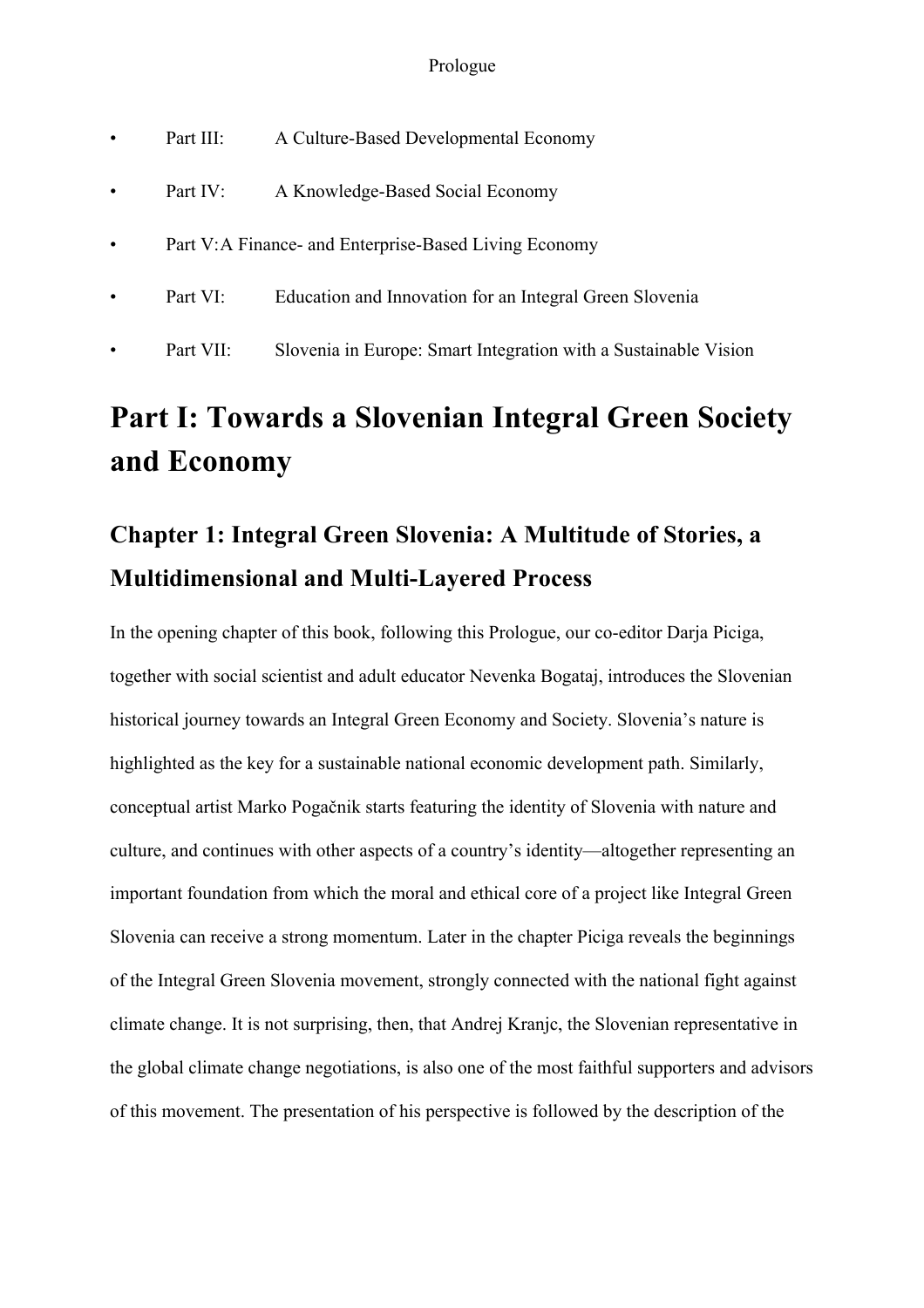Integral Green Slovenia process—from the establishment of the Citizens' Initiative to three big conferences in the period from autumn 2014 to summer 2015.

In the conclusion of the chapter, the key principles, concepts and proposals, as developed by the initiative, are outlined. From the outset, the initiative actively informed Slovenia policy processes, with the long-term aspiration of positioning Slovenia as a role model for sustainable development in Europe.

## **Part II: A Nature- and Community-Based Economics of Self-Sufficiency**

# **Chapter 2: Food and Energy Self-Sufficiency and Organic Farming: Preserving Nature and Communities and Coping with Global Challenges**

In chapter 2, agricultural experts Jože Osterc and Martina Bavec emphasise and illustrate the key role of agriculture in Slovenia's transition to a green economy, and the need to integrate nature and community in the process of facing local and global challenges with regard to food self-sufficiency and food production in general. The particular contribution of organic agriculture, with emphasis on small organic farms, to an integral green development is highlighted. Grassroots developments in organic food self-sufficiency such as Ekoci, InTerCeR, Cooperative Dobrina, Urban Furrows and the Centre for Alternative and Autonomous Production provide practical illustration of new ways of reactivating nature and community in sustainable forms.

The self-sufficiency focus shifts from food to energy, and here in particular to woodbased energy self-sufficiency. The topic is opened by Jernej Stritih's insights on wood as one of Slovenia's most important strategic resources and Slovenia's unique and historical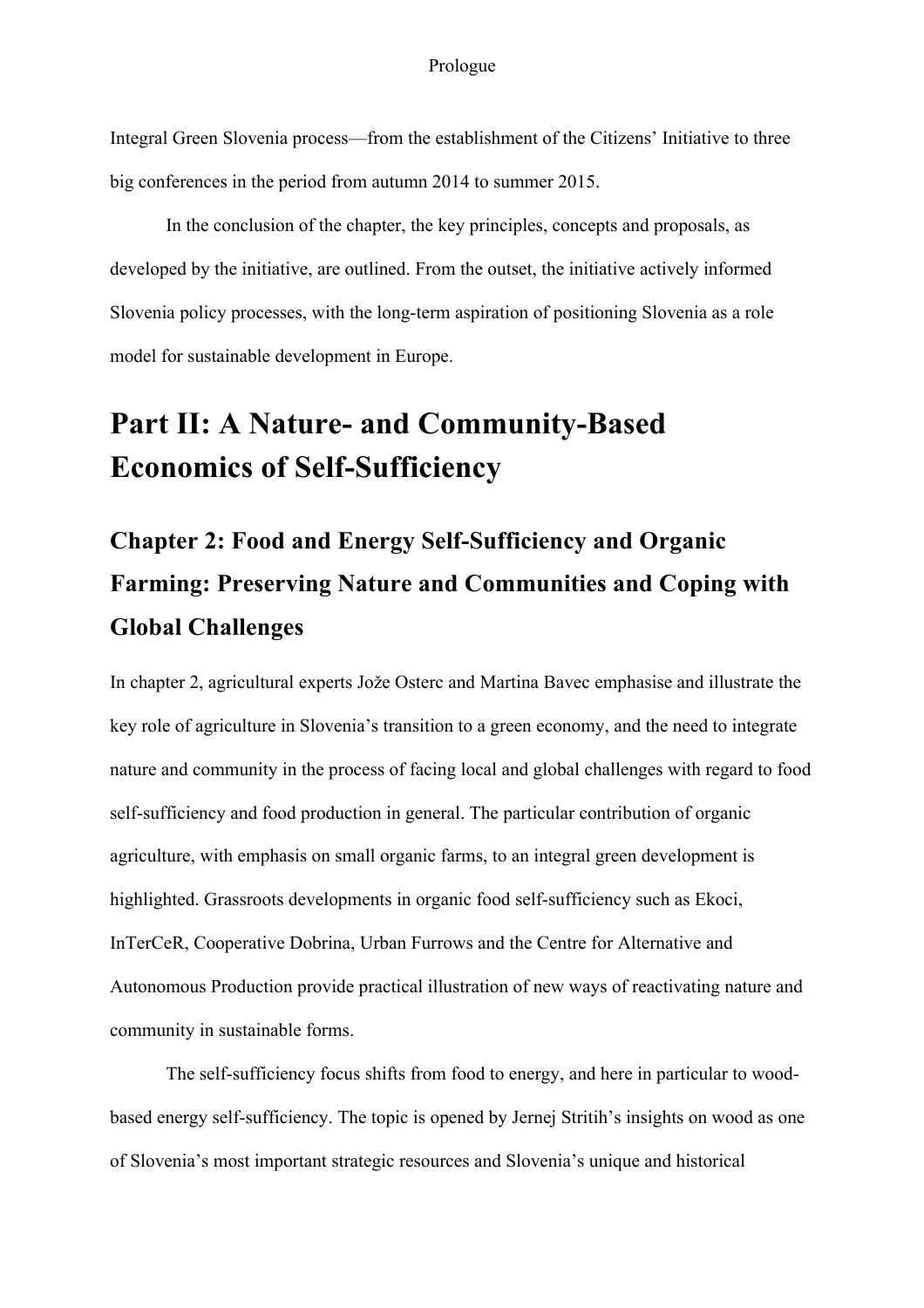approach to close-to-nature forestry. The story of Šentrupert Community, led by its mayor, Rupert Gole, is a fascinating case of a municipality that fully draws on wood as its primary local resource and strategic raw material, working towards a full-fledged self-sufficient community economy. The municipality's vision to become energy self-sufficient (energyindependent) by 2020 is upgraded with a large integral array of natural, cultural, educational and economic community initiatives and projects.

### **Part III: A Culture-Based Developmental Economy**

## **Chapter 3: Revitalising Culture and Spirit through Integrated Regional Development: The Case of the Heart of Slovenia**

The Heart of Slovenia is a case of culture-based regional development in the rural hinterland of Slovenia's capital, Ljubljana, that explicitly demonstrates the activation of a development economy through the revitalising of culture and spirit. In innovative ways, the region seeks to respond to the actual needs of the local population by actively intertwining the main areas of life and work. Development projects are not created only within the borders of local communities or with regard to the supra-regional projects which enable funding to be obtained, but are based on the effective identification of common challenges. A Development Centre acts as the main facilitator within the Heart of Slovenia, interconnecting social and economic entrepreneurship, culture-based tourism and self-sufficiency—within an overall cultural framework. The founder and head of the centre, Aleksandra Gradišek, together with local entrepreneur Jože Kos, Mayor Rupert Gole and other local innovators, brings the "beat" of the Heart of Slovenia to life through an inspiring model for regional renewal, aligned with the key success factors for bringing forth an integral economy.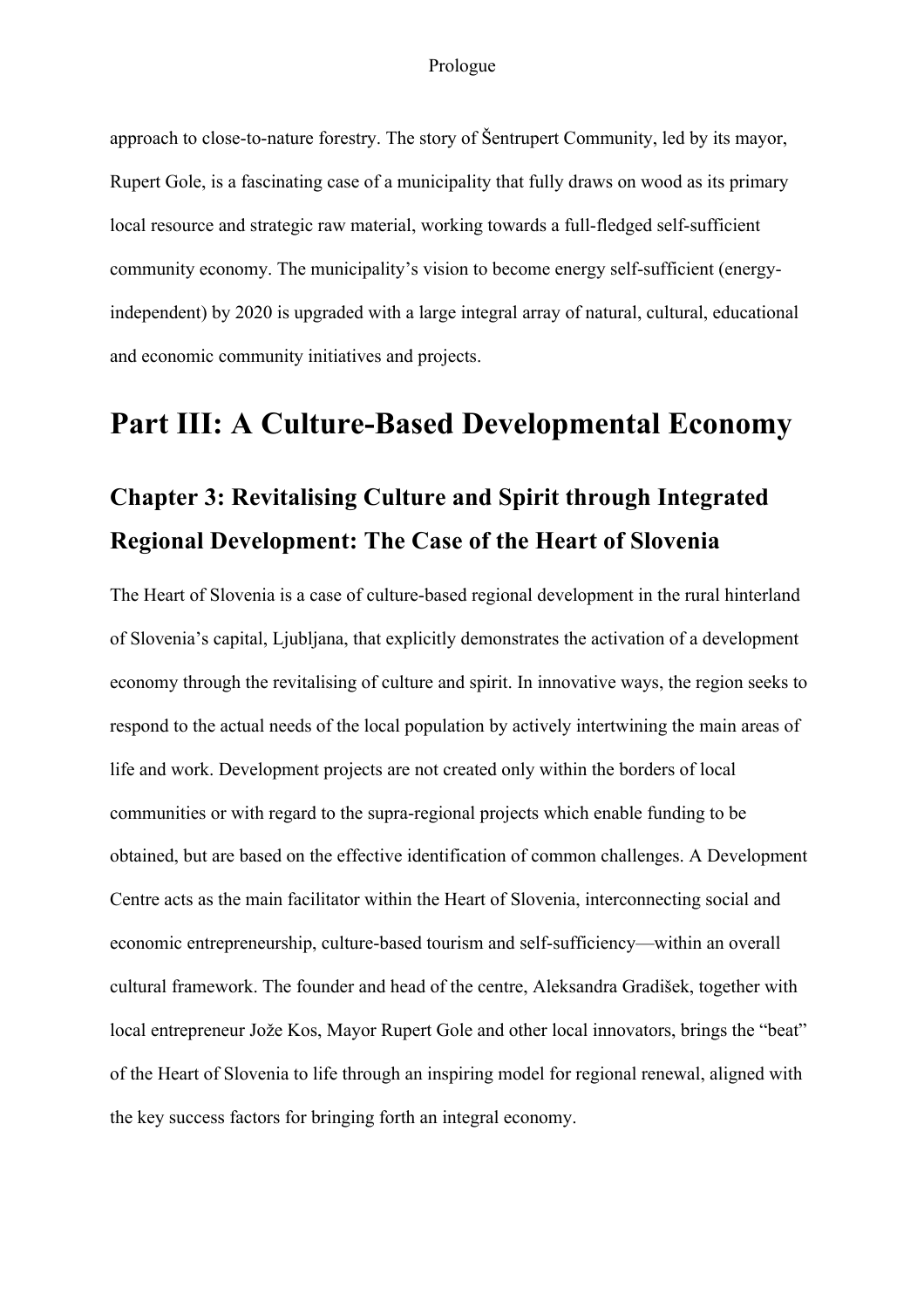# **Chapter 4: Rediscovering the Consciousness of Nature and Landscape: From Geomancy to Geoculture and Integrated Development**

From the Heart to Slovenia we move on to Marko Pogačnik, a globally recognised conceptual artist and UNESCO Artist for Peace. Pogačnik seeks to promote a heart-centred approach to the Earth, nature and the human essence, based on personal experience and transpersonal insights. Instead of the head-oriented view of modern science, his work is consciously based on art as complementary to science. The knowledge called "geomancy" functions as the base for his explorations and for practical work. Pogačnik's former students and collaborators, Robi and Karin Lavin, illustrate via their Anima Mundi Center for Integrated Development how to work with the vital energy elements of landscape. The Lavins also link their work with education (for example with Slovenska Bistrica Kindergarten,  $\Rightarrow$  11), seeking to increase the ability to relate to body and landscape, and to enable children and students to embrace a more integrated perspective on self and society within the environment.

## **Chapter 5: Nature- and Heritage-Based Tourism: Solčavsko as a Case of Resource Management by the Local Community**

Actively linking nature and heritage is a particular Slovenian expression to illustrate the widened consciousness for the culture, spirit and space in relation to development. In this chapter, community developer Marko Slapnik and adult educationalist Nevenka Bogataj argue for sustainability management in protected areas, in line with the principles of sustainable development—and demonstrate the potential of study circles as a development tool. That is taken further into actual practice by introducing the case of the mountainous village Solčavsko, which developed a new approach to tourism based on nature and heritage,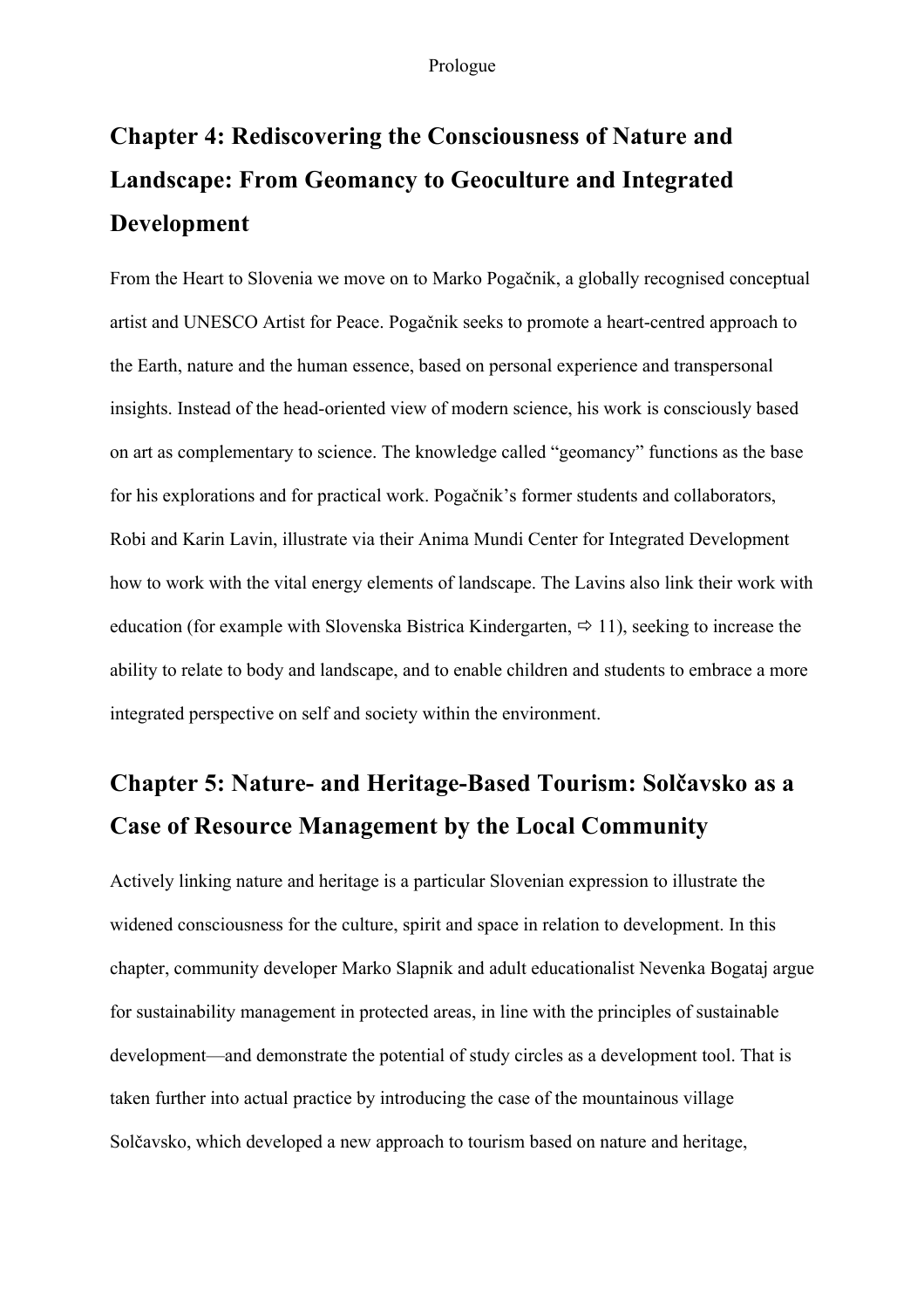facilitated by Center Rinka, the village innovation centre. All three chapters in part III illustrate also the enormous importance of knowledge-creating processes and catalytic agencies (such as Center Rinka in Solčavsko or the Development Centre of the Heart of Slovenia). This link between cultural revitalisation and knowledge creation then builds the bridge towards a knowledge-based social economy, as the "northern" expression of an Integral Economy.

### **Part IV: A Knowledge-Based Social Economy**

## **Chapter 6: Traditional Resource Management Knowledge: The Case of the Commons**

The combination of study circles, educationally, with natural ecosystems, ecologically, has resulted in a newly combined co-evolution of the natural and social "commons". Slovenian commons are largely in the Alpine mountains (88%), but this is also widely practiced in Dinaric and Pannonian area. The practice of common land management has survived until today despite half a century of abolition and land nationalisation. The commons historically played a crucial role in the maintenance of a socio-demographic equilibrium, community cohesion and the sustainable management of natural resources. In this chapter, Nevenka Bogataj argues that this model is to be justified as typical for the area observed and provides valuable insights also for the design of a knowledge-based social economy.

### **Chapter 7: Knowledge- and Value-Based Cooperative Management: The Case of Domel**

Building on Slovenia's traditions of community management of natural resources, in this chapter social scientist Gorazd Pavlek draws a link from there to cooperative enterprises as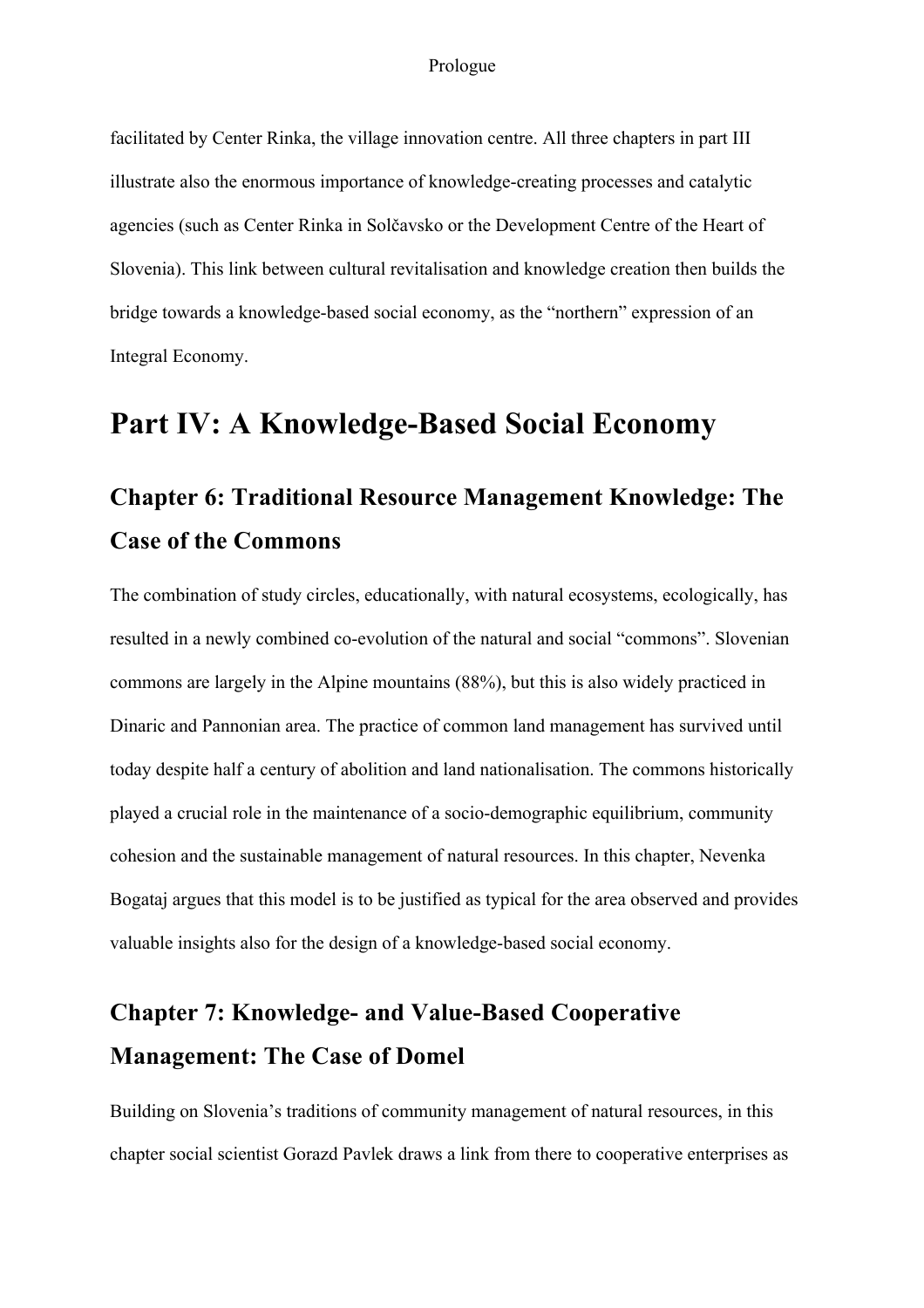foundations of the national economy. Pavlek's reflective analysis of the historical evolution of cooperatives in Slovenia is followed by that of senior executives of Domel, one of the country's most prominent high-tech manufacturers working within a semi-cooperative enterprise model. Jointly, Domel's CEO Jožica Rejec and Štefan Bertoncelj, Tanja Kramar and Janez Rihtaršič illustrate how Domel has built its vision on the values of socially responsible and innovative entrepreneurship. Such values are expressed in a strong connection and integration with the surrounding community, caring for its weakest members, and respect for the natural heritage. Domel's employees are aware of the cultural and cooperative heritage that has shaped them and have developed an awareness of the necessity for continuing development. This awareness is reflected in the development of new knowledge, particularly in the field of technology and education and in conjunction with academic institutions. Innovations also contribute to greater energy efficiency of its products, which is characteristic of a green and circular economy. Co-ownership and co-management by employees are seen as key elements of the Slovenian social economy and demonstrated with one further case from the wood industry—M SORA.

## **Chapter 8: A Social Knowledge-Based Society in Slovenia: From Cooperatives and Social Enterprises to Network Society**

Inspired by Mondragon, one of the world's most renowned cases of corporate cooperativism, and building on the eminent Spanish-US social philosopher Manuel Castells, who makes a claim for the advent of a network society, in this chapter a number of lead thinkers of Slovenian cooperativism raise their voices, shedding light on Slovenia's existing capacity and future potential for a social economy. The State Secretary and founder of the Slovenian Forum for Social Entrepreneurship, Tadej Slapnik, presents his plea for economic democracy and a growing "cooperative society" in Slovenia, and the ways diverse models of cooperative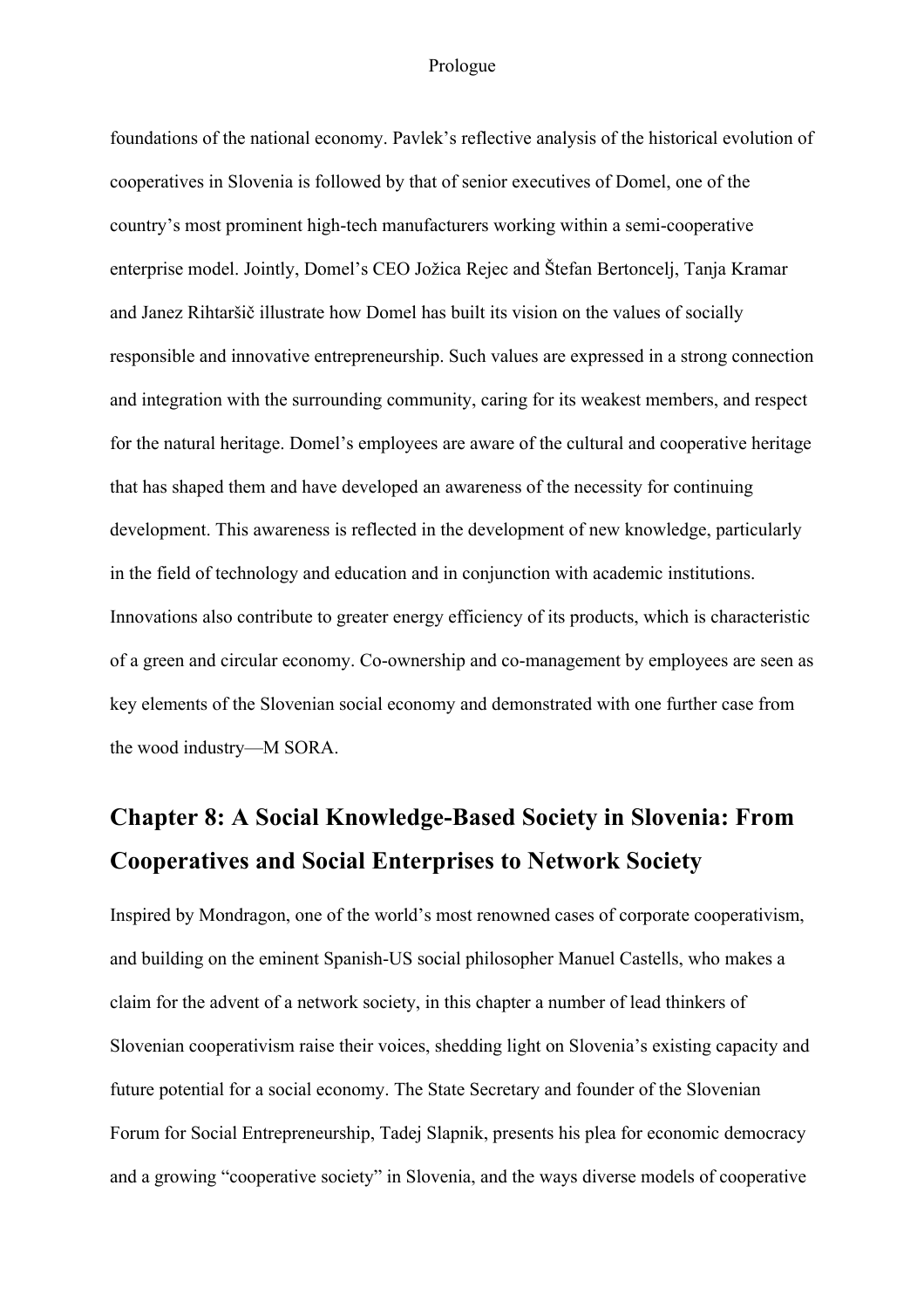enterprise can foster such. Sebastjan Pikl and Urša Zgojznik introduce with Tekstilnica focussing on collection, sorting, re-use and recycling of old clothes and texts—a case of Green Social Entrepreneurship. In the final outlook of this chapter we turn to the rising phenomenon of a new type of social knowledge-based entrepreneurship "kickstarted" by young, innovative, entrepreneurial Slovenians.

## **Part V: A Finance- and Enterprise-Based Living Economy**

## **Chapter 9: Sustainable Mobility "Made in Slovenia": The Case of Metron**

In this next part we now turn to a number of pioneering Slovenian enterprises, who all combine a strong sense for environmental and social responsibility with green technology and sustainable production processes. They thereby build creatively on the social knowledge economy that we have just been introduced to in the previous part. With Andrej Pečjak and Metron, we meet in this chapter one of the country's leading institutions in electric vehicle development. Holding a number of world records, the electric cars designed by Institute Metron have presented tested solutions towards sustainable mobility with low, if not zero, emissions. Pečjak and Metron are also role models for new enterprises that hold a vision not just for their own organisation but for society at large, and are frontrunners in building a "living economy".

## **Chapter 10: Combining High-Tech Green Solutions with Social Responsibility: Enterprising Ways of Pioneering Global Markets**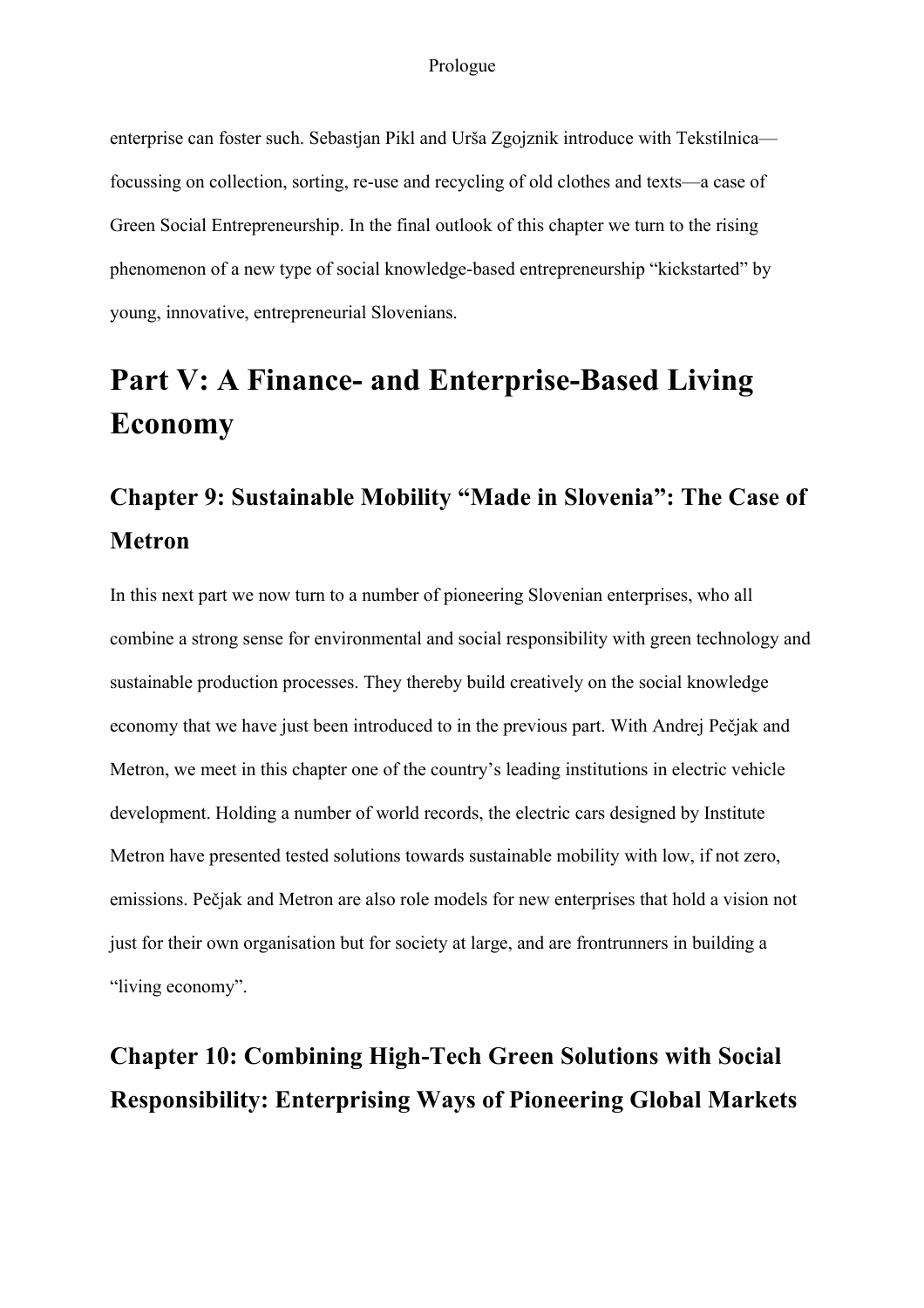From sustainable mobility on the ground, via electric cars, we move to sustainable mobility in the air, being introduced to the remarkable case of Pipistrel, a world leader in ultra-light aircraft design and construction. Pipistrel, founded by Ivo Boscarol, is a prime showcase for the technological potential of Slovenia and a demonstration of how to combine highest technological standards with an uncompromising commitment to the environment. A core driver for the innovative power of both enterprises is their commitment to research and development—and hence their ability to connect vital elements of a social knowledge-based economy with a living economy.

Moreover, the issue of corporate social responsibility, which in various shapes or forms pervades our entire book, as an overall "umbrella", is further emphasised in this concluding outlook. In the above context, the renowned Slovenian academic and promoter of social responsibility as well as systems thinking, Matjaž Mulej, also introduces the principles behind the international advisory standard ISO 26000 as an integrated model for the way out of the current global socio-economic crisis. And in bringing the principles of social responsibility to life on a societal level, educational institutions, such as the Biotechnical Centre Naklo, have the key role.

## **Part VI: Education and Innovation for an Integral Green Slovenia**

## **Chapter 11: Preschool Education for All the Senses: The Case of Slovenska Bistrica Kindergarten and Its Integral CARE Centre**

This penultimate part of the book deals with the educational systems and frameworks that are required to foster and strengthen an Integral Green Slovenian economy and society. Education, for us, thereby spans all levels, from kindergarten to primary, secondary and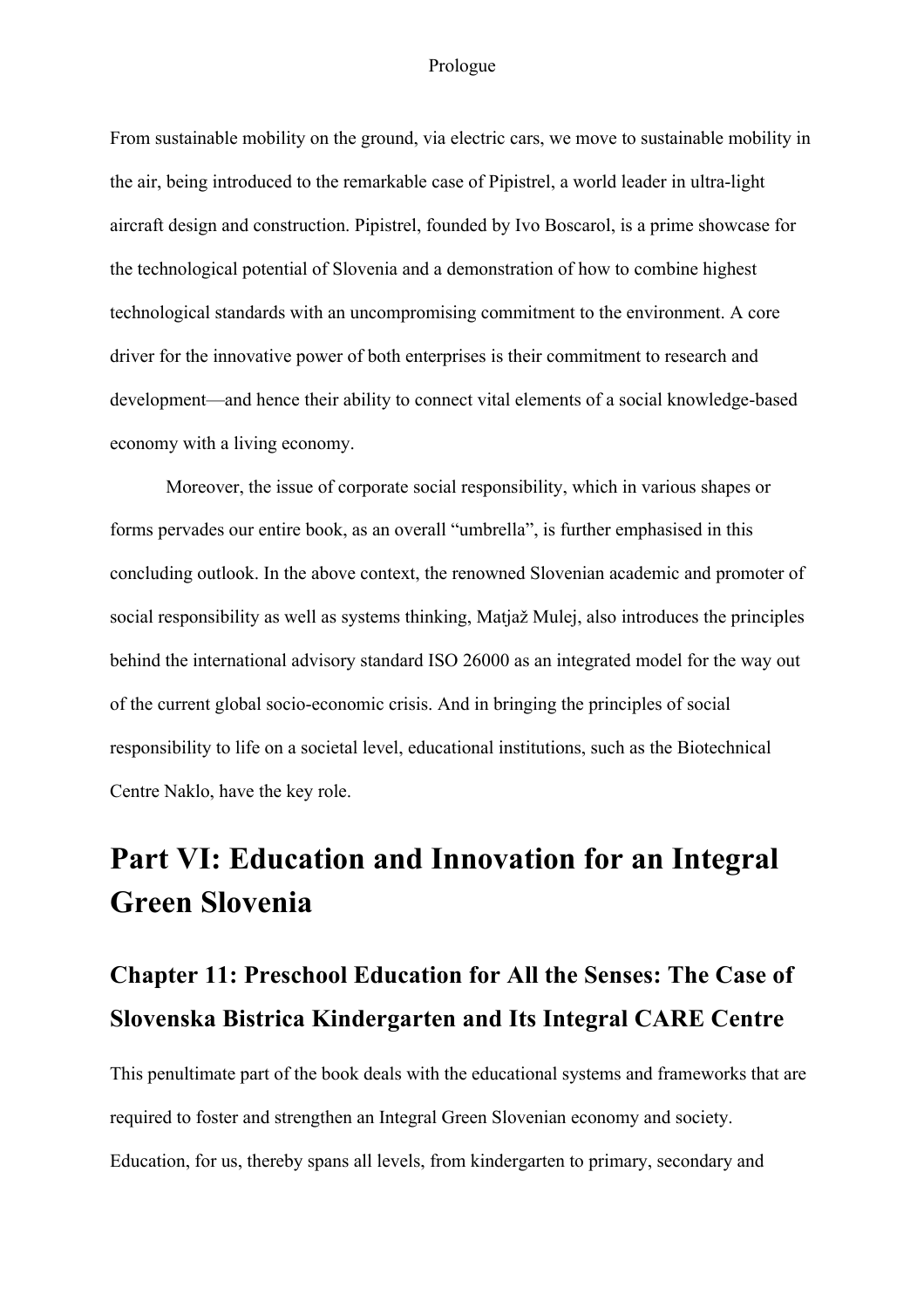tertiary education—and ultimately to a life-long approach to education. The Citizens' Initiative is enormously enriched by having several exceptional educational providers in its midst that truly embrace an integral educational perspective. The first one, and the focus of this chapter, is Slovenska Bistrica Kindergarten, spearheaded by educational innovator Ivana Leskovar and her committed team. The kindergarten is widely recognised for its holistic approach to children's education and community engagement and sees itself as an active stakeholder in the local community. It has developed its own application to integral development and, building on it, an integral CARE (Catalyse, Activate, Research, Educate) approach enabling it to continuously increase its holistic impact on the large number of communities in which its almost 30 affiliated kindergartens are participating.

## **Chapter 12: Secondary and Tertiary Education for Sustainable Development: Biotechnical Centre Naklo as a CARE-ing Institution**

From kindergarten and primary education, we now move to secondary and tertiary education. In this chapter we meet the Biotechnical Centre Naklo, arguably one of the country's most respected educational institutions. It is uniquely positioned as a catalytic agency, because it is simultaneously a school (secondary and higher vocational college), a technology transfer and applied research institute, an adult education centre and an educational commercial organic farm, well connected with the local community. Moreover, its research activities involve a large network of international collaborations, whereby nature and culture are again linked with science and enterprise. The Biotechnical Centre Naklo, led by its visionary director, Marijan Pogačnik, is one of the lead protagonists for an Integral Green Slovenian perspective. Like the Slovenska Bistrica Kindergarten, it has embraced an integral CARE perspective, fostering personal, institutional and socio-cultural development of community and society at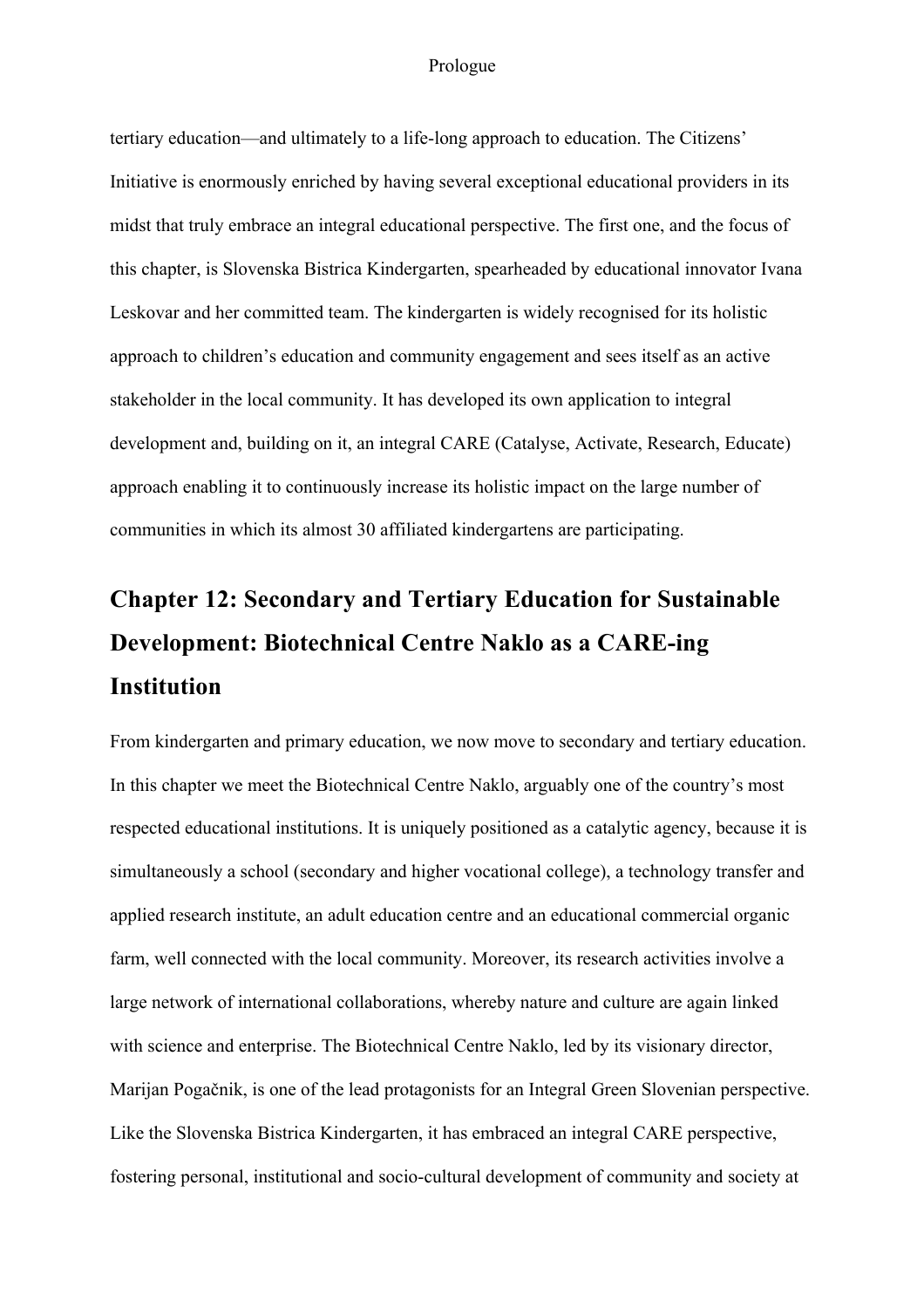the same time. These two integral educational showcases then enabled us, on the one hand, to continue to co-evolve the Citizens' Initiative, from a research and educational perspective, and, on the other hand, to develop an authentic theoretical and practical bridge between cutting-edge Slovenian educational practice and the latest thinking in the field of ESD, as promoted by major global educational institutions.

### **Chapter 13: Holistic Education for Sustainable Development: Education as a Key Catalyst for an Integral Green Slovenia**

In the opening of the chapter, Darja Piciga informs us that the United Nations Decade of Education for Sustainable Development has laid a strong foundation for the advance of sustainable development through education and learning. Subsequent strategies on ESD, by UNECE, UNESCO and others, strongly promote interdisciplinary and holistic approaches to such education as keys to the advancement of sustainable development theory and practice on the planet. This chapter points to complementarity between the integral approach underlying Integral Green Slovenia and these forward-looking ESD strategies. It shows how the integral approach has the potential to enrich and enhance those strategies. An overview of the potential for ESD in Slovenia, provided jointly by Barica Marentič-Požarnik, who has for decades been a leading Slovenian expert on ESD and environmental education, and Darja Piciga, is followed up with two Slovenian cases illustrating new forms of ESD. The first case focuses on "biodynamic school gardens" on a communal and municipal level. The second case shows the establishment of an entire "learning region" as a new approach to involving a larger population in ESD. Altogether, this chapter is focused on further strengthening national Slovenian and European efforts to promote sustainable development by using the integral green model not only to enhance economic sustainability but also to bring forth an integral educational perspective.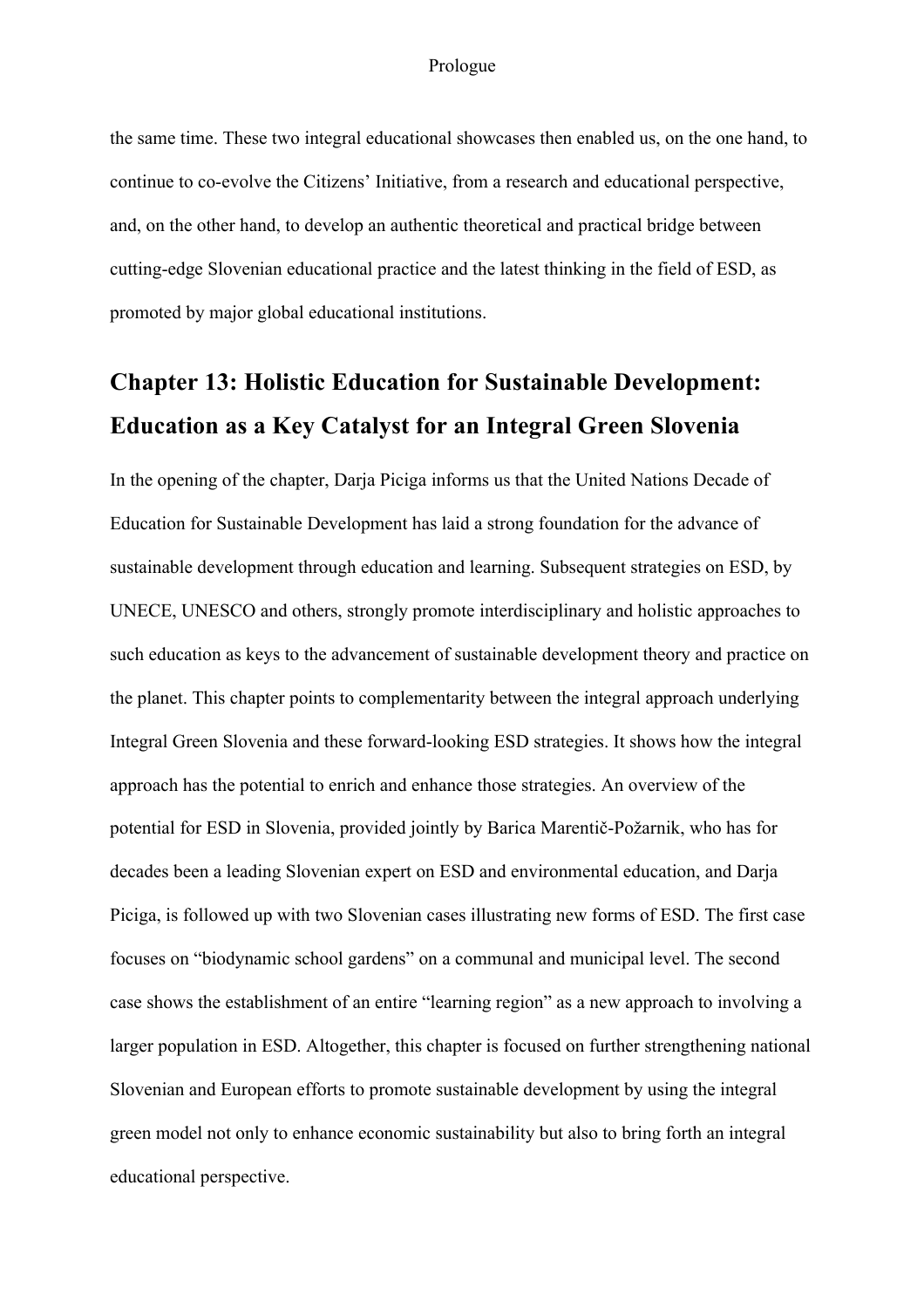## **Part VII: Slovenia in Europe: Smart Integration with a Sustainable Vision**

## **Chapter 14: Actualising Europe's Integral Green Potential: The Slovenian Way of Smart Integration of European Union Policies for Sustainable Development**

In this chapter we start with the vision for an Integral Green Slovenian Economy, including some necessary measures reflecting this, as initially designed in 2013. To thereby elaborate on the framework for policy planning and implementation of this alternative vision, a new concept of "smart integration of European Union policies for sustainable development" is introduced and explained: the concept of sustainable development is enriched with the fourth dimension (i.e. culture, in addition to the traditional ones: environment, economy and society), and values of social responsibility and sustainability are added. This concept already works in practice as it is demonstrated in the good practices presented throughout the book.

In accordance with the concept of smart integration the argument is made that the green sectoral programming through instruments developed in the European Union constitutes the basis for sustainability and social responsibility in Slovenia and has become its important underpinning. Under certain conditions, these instruments (such as strategic environmental assessment) can also become efficient tools for supporting the "Integral Green Economy" goals. It is stressed that new tools for measuring development and social development are required, as well as systematic analytical work for the further development of the Integral Green Slovenia programme.

## **Epilogue: Integrating Potentials for a Sustainable Future: Sustaining Integral Green Slovenia**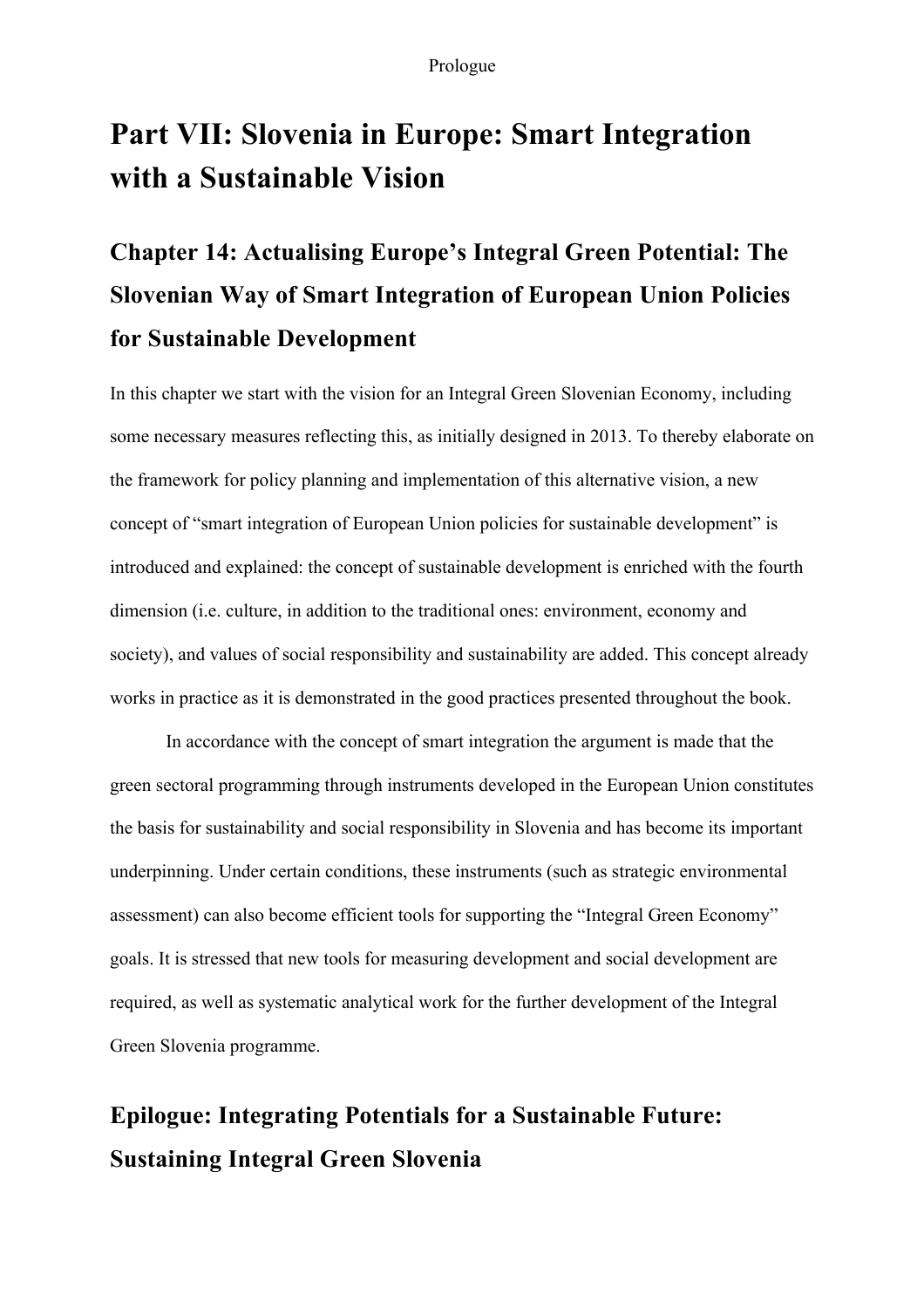In this concluding and culminating Epilogue to *Integral Green Slovenia*, the three editors of this volume—Piciga, Schieffer and Lessem—focus on the key principles and concepts of Integral Green Slovenia reinforced by inspiring practical examples and insights throughout the book. In light of forthcoming global summits that need to bring about the urgent transformation of current, unsustainable economic and social models and practices, they once again stress the significance of this integral approach to economics and development as a viable alternative. Such an alternative involves all of the four interconnected realms of the integral model, including the spiritual realm. Piciga, Schieffer and Lessem point to the potentials Slovenia possesses to serve the whole of Europe, if not the world at large, as a pilot country where an Integral Green Economy and Society is co-created and monitored. Slovenia, they argue, could indeed become a place where other countries would come to learn locally about sustainable development, in integral guise, to then globally co-create "a world that works for all". Research and education for sustainable development, underpinned by Trans4m's integral approach, are key to this process. Such is the vision that will guide the further endeavours of Slovenia's Citizens' Initiative for an Integral Green Economy and Society.

### **P.5. Building the Future: Joining the Movement**

Despite early successes, the journey towards an Integral Green Slovenia is still at a relatively early stage of development. Understandably, it is a fragile journey—given the ongoing allpervasiveness of the existing economic mainstream model. However, all around the world, people are rising to engage in the development of alternative economic theory and practice jointly believing that the current economic model has dramatic limitations, in relation to its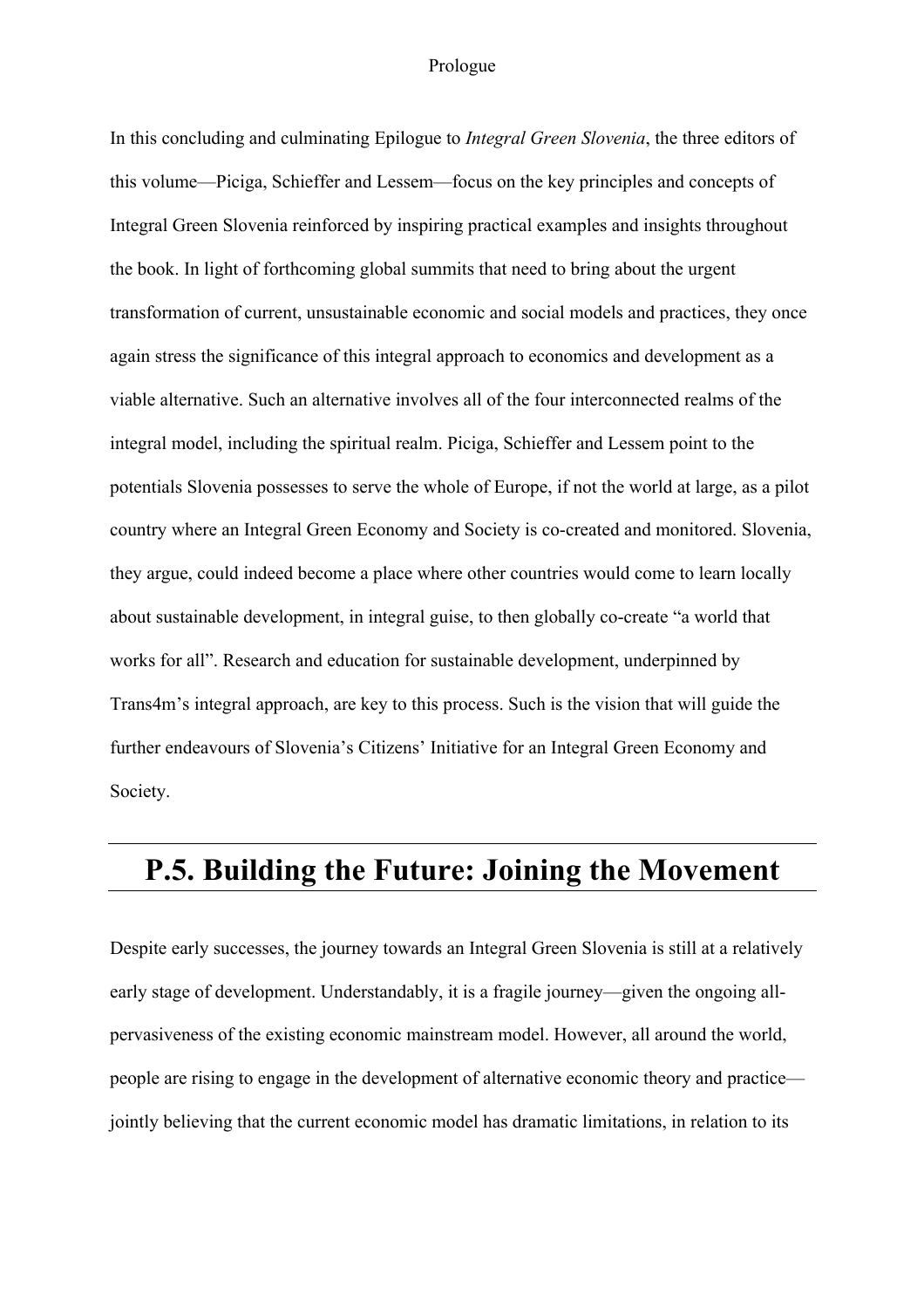negative impact on the environment, community, social cohesion, cultural diversity and financial equity, to name but a few areas.

The Citizens' Initiative for an Integral Green Slovenia is committed to contributing constructively to the necessary revisiting and rebuilding of our economic foundations. It thereby seeks to develop an economic alternative not only for Slovenia but also for Europe.

Europe, in its turbulent history, has, time and again, found ways to renew itself and to build solid cultural foundations. What is required is nothing less than a new European Renaissance, one that serves to renew Europe's cultural heritage in a way that allows for a quantum shift towards economic and social systems that support the sustainable development of people and planet. The European Union is gradually rising to this challenge, and the Citizens' Initiative is dedicated to supporting this shift of consciousness—resulting in new economic thinking and practice.

An Integral Green Slovenian Economy and Society is what we offer with this book together with an invitation to join us on this journey!

Evoking, in conclusion, the words of the world-renowned anthropologist Margaret Mead, we believe that, together, we can indeed change our world:

*Never doubt that a small group of thoughtful, committed citizens can change the world; indeed, it's the only thing that ever has.*

### **Bibliography**

- Dow, S.C. et al. (10 August 2009). *Letter to the Queen of England.* http://www.feedcharity.org/user/image/queen2009b.pdf (Accessed: 11 August 2015).
- Lessem, R., & Schieffer, A. (2010). *Integral Economics: Releasing the Economic Genius of Your Society*. Farnham: Gower.